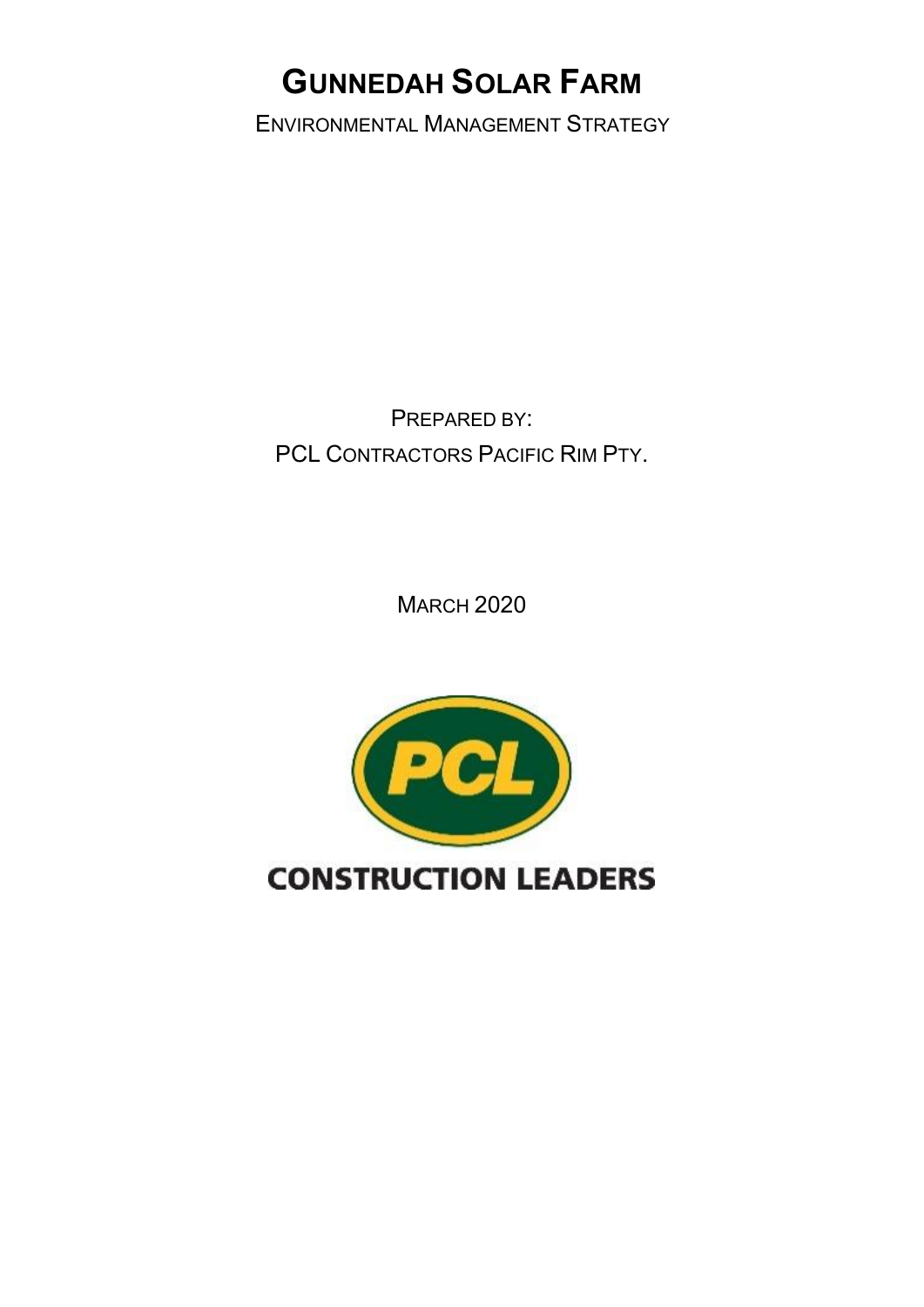

| <b>Report Title:</b> | Gunnedah Solar Farm                      |
|----------------------|------------------------------------------|
| <b>Project:</b>      | <b>Environmental Management Strategy</b> |
| <b>Report Ref.:</b>  | 218045 EMS 001A.docx                     |
| <i>Status:</i>       | Version 1                                |
| <i>Issued:</i>       | February 2020                            |

#### **Revision History**

| <b>Version</b> | <b>Date</b> | Reason                              | Approved           |
|----------------|-------------|-------------------------------------|--------------------|
| 5              | 03242020    | Updated based on Feedback from DPIE | <b>Ben Cushnie</b> |
|                |             |                                     |                    |
|                |             |                                     |                    |
|                |             |                                     |                    |
|                |             |                                     |                    |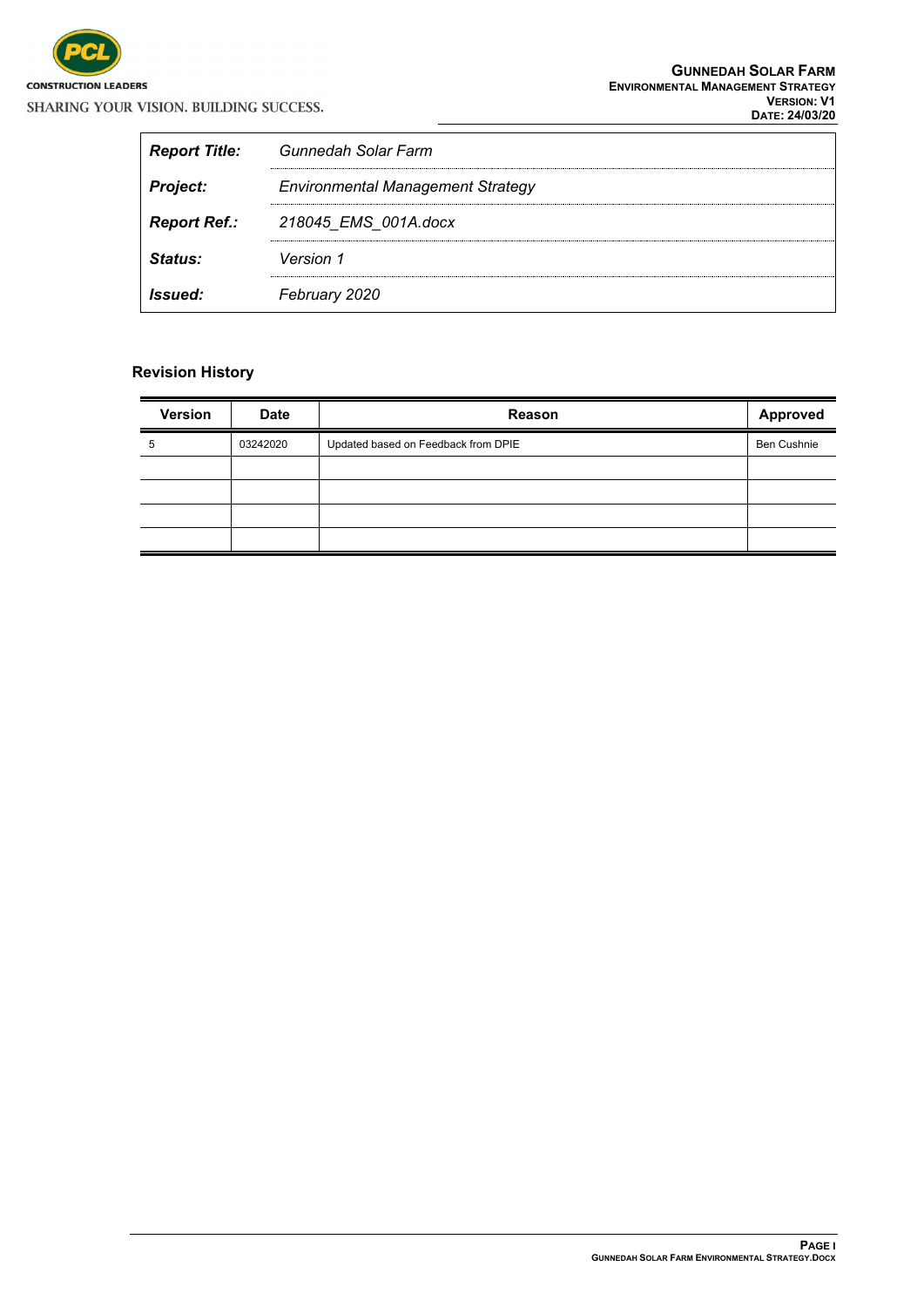

## **TABLE OF CONTENTS**

|  | 1.1        |                                                             |    |
|--|------------|-------------------------------------------------------------|----|
|  | 1.2        |                                                             |    |
|  | 1.3<br>1.4 |                                                             |    |
|  | 1.5        |                                                             |    |
|  |            |                                                             |    |
|  |            |                                                             |    |
|  | 2.1        |                                                             |    |
|  | 2.2        |                                                             |    |
|  |            |                                                             |    |
|  |            |                                                             |    |
|  | 4.1        |                                                             |    |
|  | 4.2        |                                                             |    |
|  | 4.3<br>4.4 |                                                             |    |
|  | 4.5        |                                                             |    |
|  |            |                                                             |    |
|  |            |                                                             |    |
|  | 5.1        |                                                             |    |
|  | 5.2        |                                                             |    |
|  |            |                                                             |    |
|  | 6.1        |                                                             |    |
|  | 6.2        |                                                             |    |
|  | 6.3        |                                                             |    |
|  |            | 6.3.1<br>6.3.2                                              |    |
|  | 6.4        |                                                             |    |
|  |            | 6.4.1                                                       |    |
|  |            | 6.4.2                                                       |    |
|  |            | <b>DISPUTE RESOLUTION</b>                                   | 20 |
|  |            |                                                             |    |
|  |            |                                                             |    |
|  | 8.1        |                                                             |    |
|  | 8.2        | REPORTING OF ENVIRONMENAL INCIDENTS CAUSING MATERIAL HARM21 |    |
|  | 8.3        |                                                             |    |
|  |            |                                                             |    |
|  | 9.1<br>9.2 |                                                             |    |
|  |            |                                                             |    |
|  |            |                                                             |    |
|  |            |                                                             |    |
|  |            |                                                             |    |
|  |            |                                                             |    |
|  |            |                                                             |    |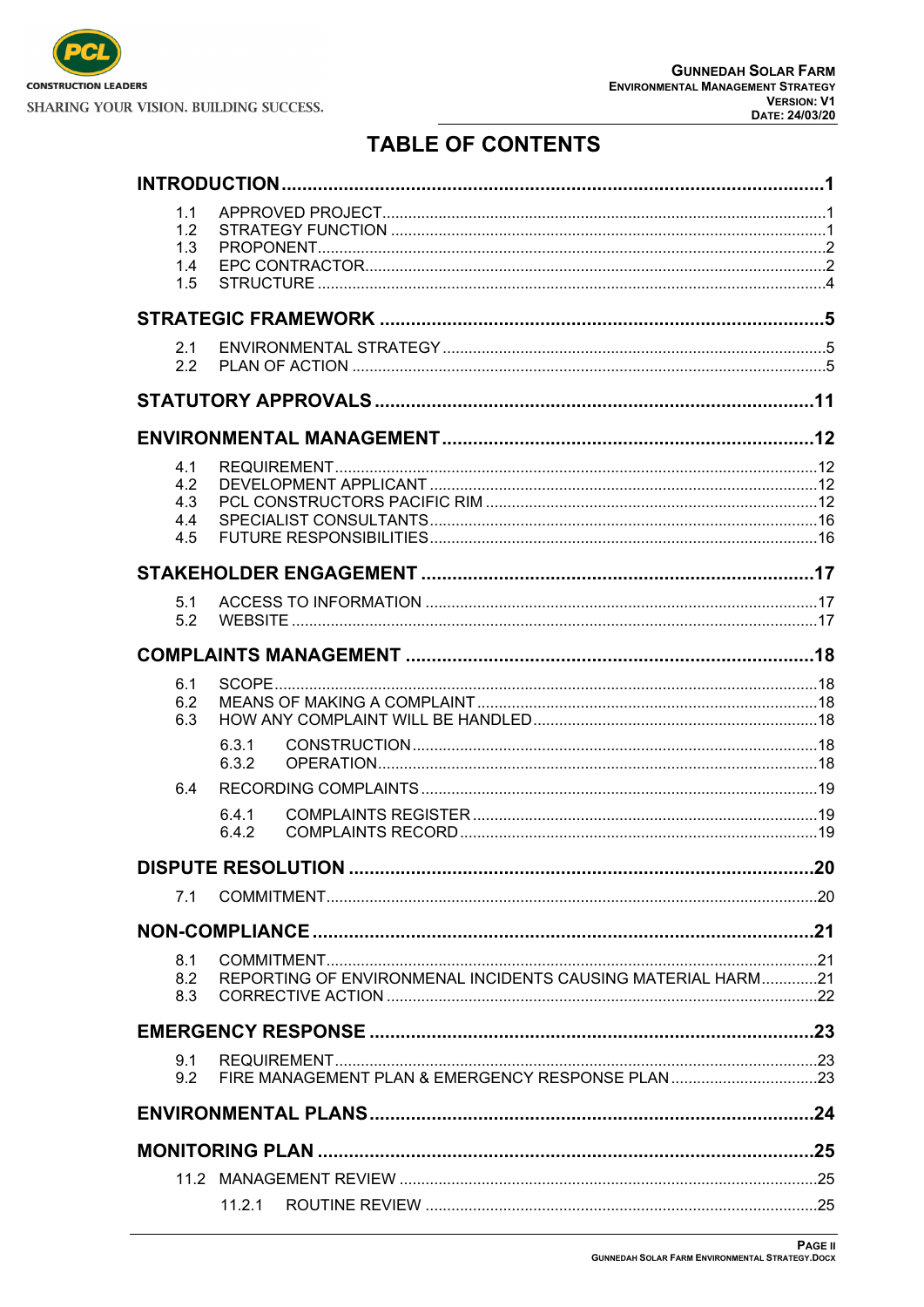

| <b>DAIL Z4/U3/ZU</b> |  |
|----------------------|--|
|                      |  |
|                      |  |
|                      |  |

#### **TABLES**

#### **FIGURES**

|--|

#### **APPENDICES**

Appendix A: Gunnedah Solar Farm Development Consent SSD 865 Appendix B: GSF Community Engagement Plan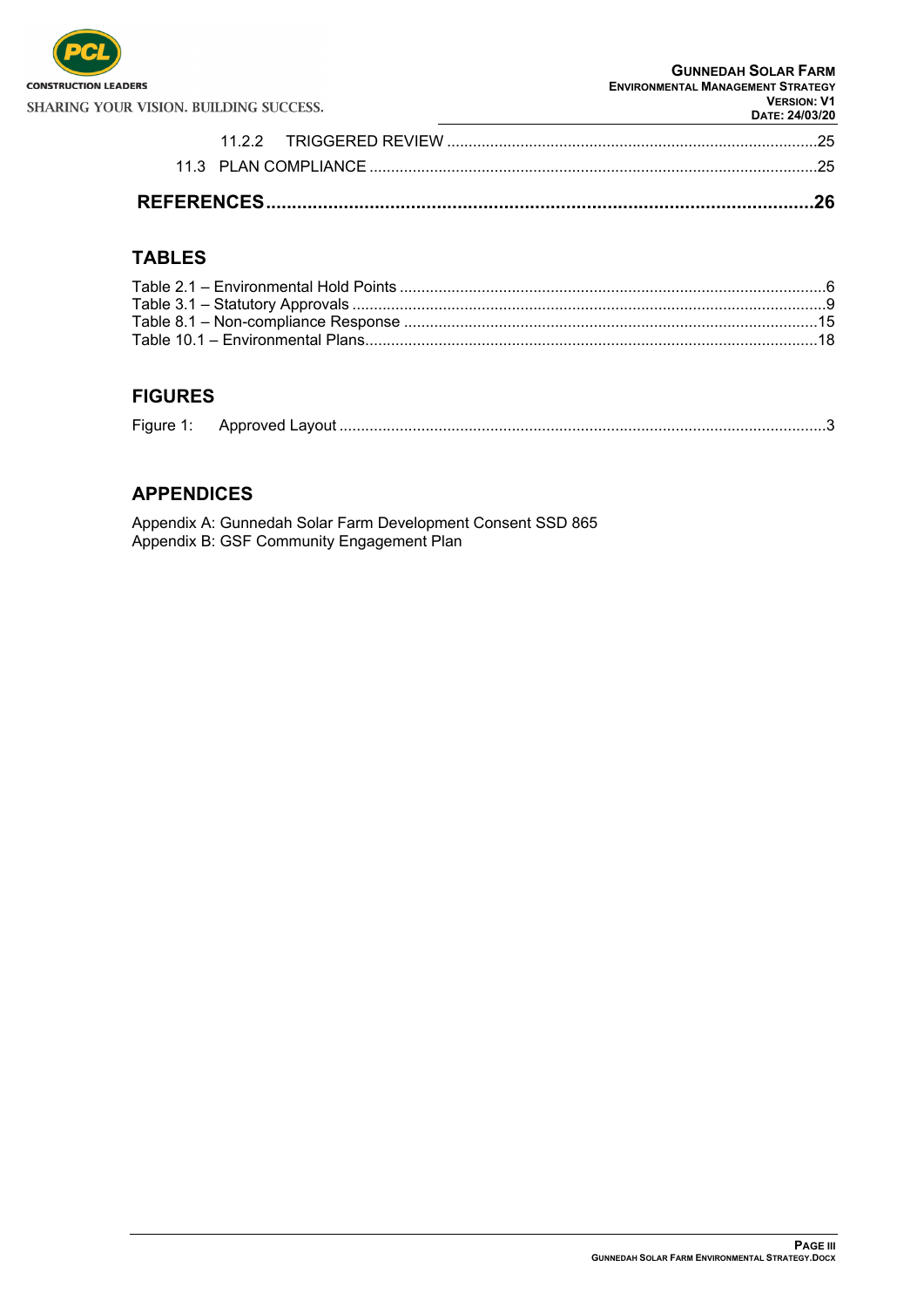

## **Abbreviations**

| GSC          | <b>Gunnedah Shire Council</b>                     |
|--------------|---------------------------------------------------|
| <b>APZ</b>   | <b>Asset Protection Zone</b>                      |
| <b>BMP</b>   | <b>Biodiversity Management Plan</b>               |
| <b>CEMP</b>  | <b>Construction Environmental Management Plan</b> |
| CoA          | Condition of Approval                             |
| <b>DMP</b>   | Decommissioning Management Plan                   |
| <b>DPIE</b>  | Department of Planning, Industry and Environment  |
| <b>DPI</b>   | Department of Primary Industries                  |
| <b>EIS</b>   | <b>Environmental Impact Statement</b>             |
| <b>EPA</b>   | <b>Environment Protection Authority</b>           |
| <b>EPC</b>   | Engineering, Procurement and Construction         |
| <b>ERP</b>   | <b>Emergency Response Plan</b>                    |
| <b>ETL</b>   | <b>Electricity Transmission Line</b>              |
| <b>ESCP</b>  | <b>Erosion and Sediment Control Plan</b>          |
| <b>GSFPL</b> | Gunnedah Solar Farm Pty Ltd                       |
| kV           | Kilovolt                                          |
| <b>GSF</b>   | <b>Gunnedah Solar Farm</b>                        |
| МW           | Megawatt                                          |
| OEH          | Office of Environment and Heritage                |
| <b>OEMP</b>  | <b>Operations Environmental Management Plan</b>   |
| RAV          | <b>Restricted Access Vehicle</b>                  |
| <b>RAP</b>   | <b>Registered Aboriginal Parties</b>              |
| <b>PCL</b>   | PCL Constructors Pacific Rim Pty                  |
| <b>RFS</b>   | <b>Rural Fire Service</b>                         |
| <b>RMS</b>   | <b>Roads and Maritime Services</b>                |
| SoC          | <b>Summary of Commitments</b>                     |
| <b>SWMP</b>  | Soil and Water Management Plan                    |
| TMP          | <b>Traffic Management Plan</b>                    |

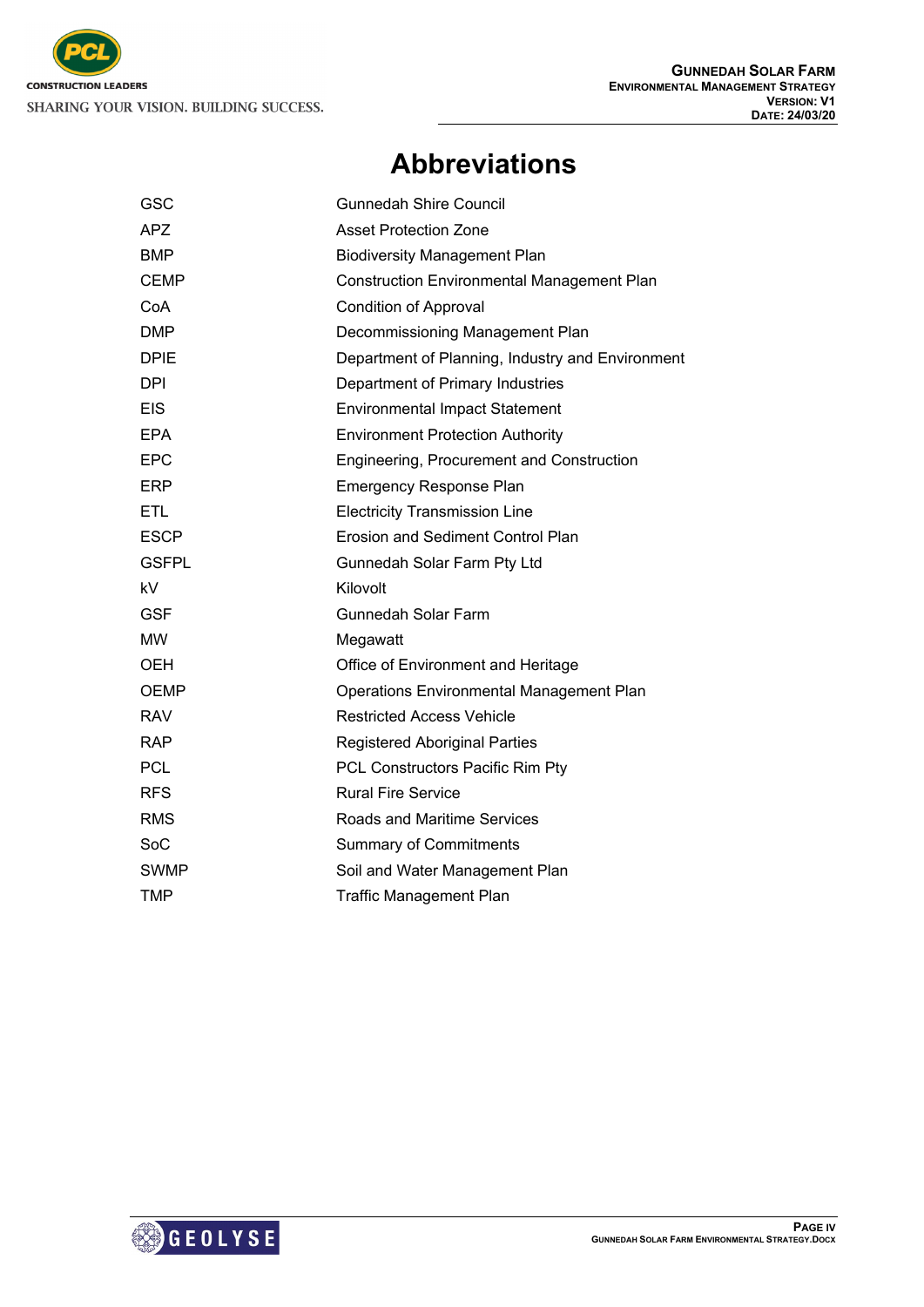

# <span id="page-5-0"></span>**Introduction**

## <span id="page-5-1"></span>**1.1 APPROVED PROJECT**

The Gunnedah Solar Farm (GSF) was granted development consent (SSD 8658) on the 12<sup>th</sup> of March 2019. The approved consent allows for the development of a large-scale solar farm off of Orange Grove Road, approx. 10 km East of Gunnedah, to be constructed within the approved 'array area' as illustrated in the 'General Layout of Development' presented in Appendix 1 of the Development Consent. A copy of the 'General Layout of Development' is provided below (Figure 1).

### <span id="page-5-2"></span>**1.2 STRATEGY FUNCTION**

This Environmental Management Strategy(EMS) has been prepared to satisfy a Condition of Approval (CoA). Specifically, Schedule 4 CoA (1) requires:

#### *Environmental Management Strategy*

*1. Prior to the commencement of construction, the Applicant must prepare an Environmental Management Strategy for the development to the satisfaction of the Secretary. This strategy must: (a) provide the strategic framework for environmental management of the development;*

*(b) identify the statutory approvals that apply to the development;*

*(c) describe the role, responsibility, authority and accountability of all key personnel involved in the environmental management of the development;*

*(d) describe the procedures that would be implemented to:*

- **•** keep the local community and relevant agencies informed about the operation and *environmental performance of the development;*
- *receive, handle, respond to, and record complaints;*
- *resolve any disputes that may arise;*
- *respond to any non-compliance;*
- *respond to emergencies; and*

*(e) include:*

- *references to any plans approved under the conditions of this consent; and*
- *a clear plan depicting all the monitoring to be carried out in relation to the development.*

*Following the Secretary's approval, the Applicant must implement the Environmental Management Strategy.*

Pursuant to the definition in the Department of Planning, Industry and Environment's (DPIE) Development Consent, construction is defined as:

*The construction of the development, including but not limited to the carrying out of any earthworks on site and the construction of solar panels and any ancillary infrastructure (but*  excludes any upgrades to the public road network required under this consent, installation of *fencing, artefact survey, overhead line safety marking geotechnical drilling and/or surveying).*

In addition, it should be noted that this Environmental Strategy has been drafted in line with the 'Terms of Consent' under Schedule 2 of the Development Consent which states: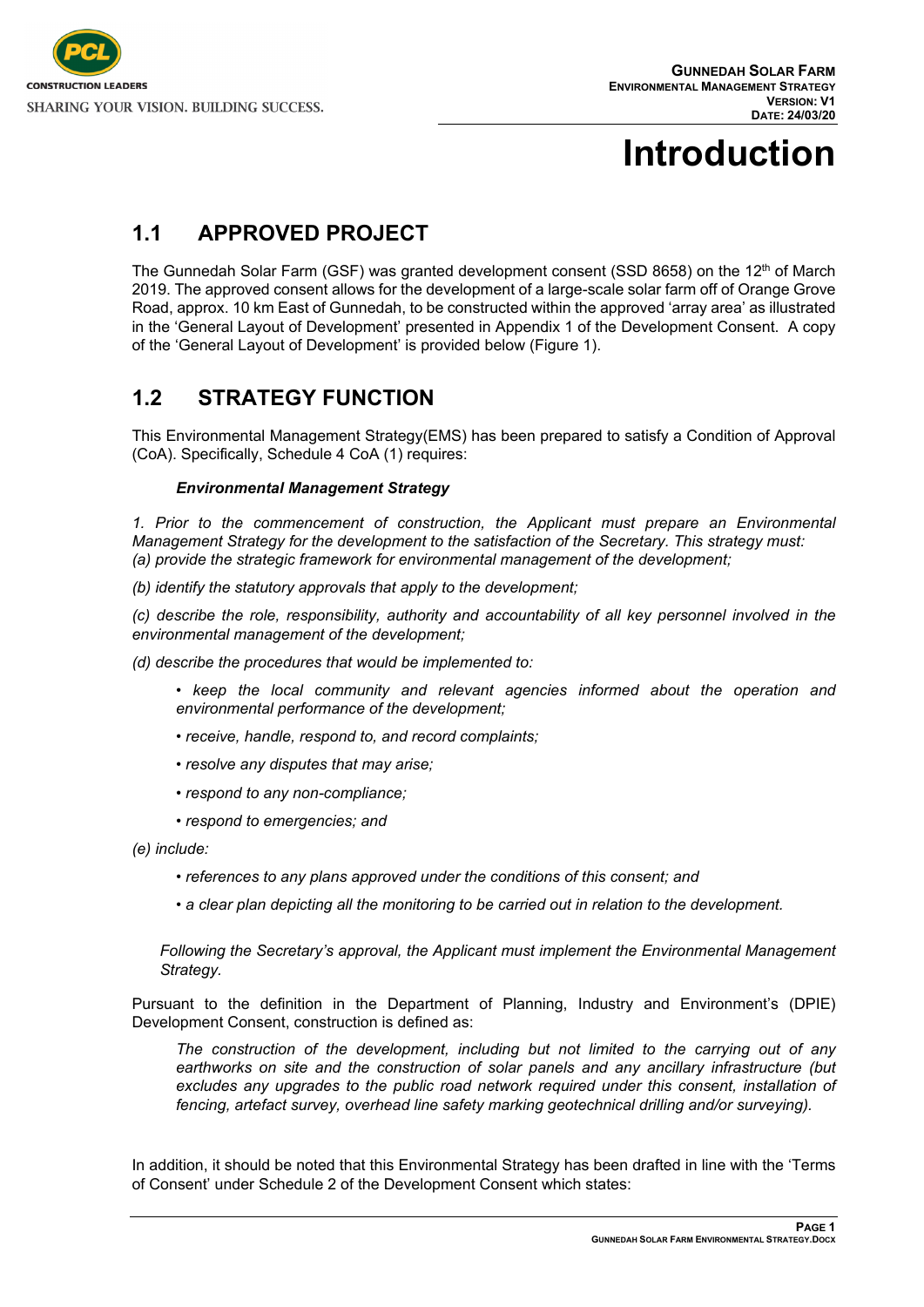

#### *TERMS OF CONSENT*

- 2. *The Applicant must carry out the development:*
	- *(a) generally in accordance with the EIS; and*
		- *(b) in accordance with the conditions of this consent.*

*Note: The general layout of the development is shown in Appendix 1.*

- 3. *If there is any inconsistency between the above documents, the most recent document must prevail to the extent of the inconsistency. However, the conditions of this consent must prevail to the extent of any inconsistency.*
- 4. *The Applicant must comply with any requirement/s of the Secretary arising from the Department's assessment of:*
	- *(a) any strategies, plans or correspondence that are submitted in accordance with this consent;*
	- *(b) any reports, reviews or audits commissioned by the Department regarding compliance with this consent; and*
	- *(c) the implementation of any actions or measures contained in these documents.*

#### <span id="page-6-0"></span>**1.3 PROPONENT**

The development proponent/applicant is Gunnedah Solar Farm Pty Ltd (GSFPL), which is a wholly owned company of Canadian Solar Inc.

#### <span id="page-6-1"></span>**1.4 EPC CONTRACTOR**

PCL Constructors Pacific Rim Pty (PCL) is the proposed Engineering, Procurement and Construction Contractor which would have the responsibility to build the GSF. PCL is currently engaged in preconstruction planning.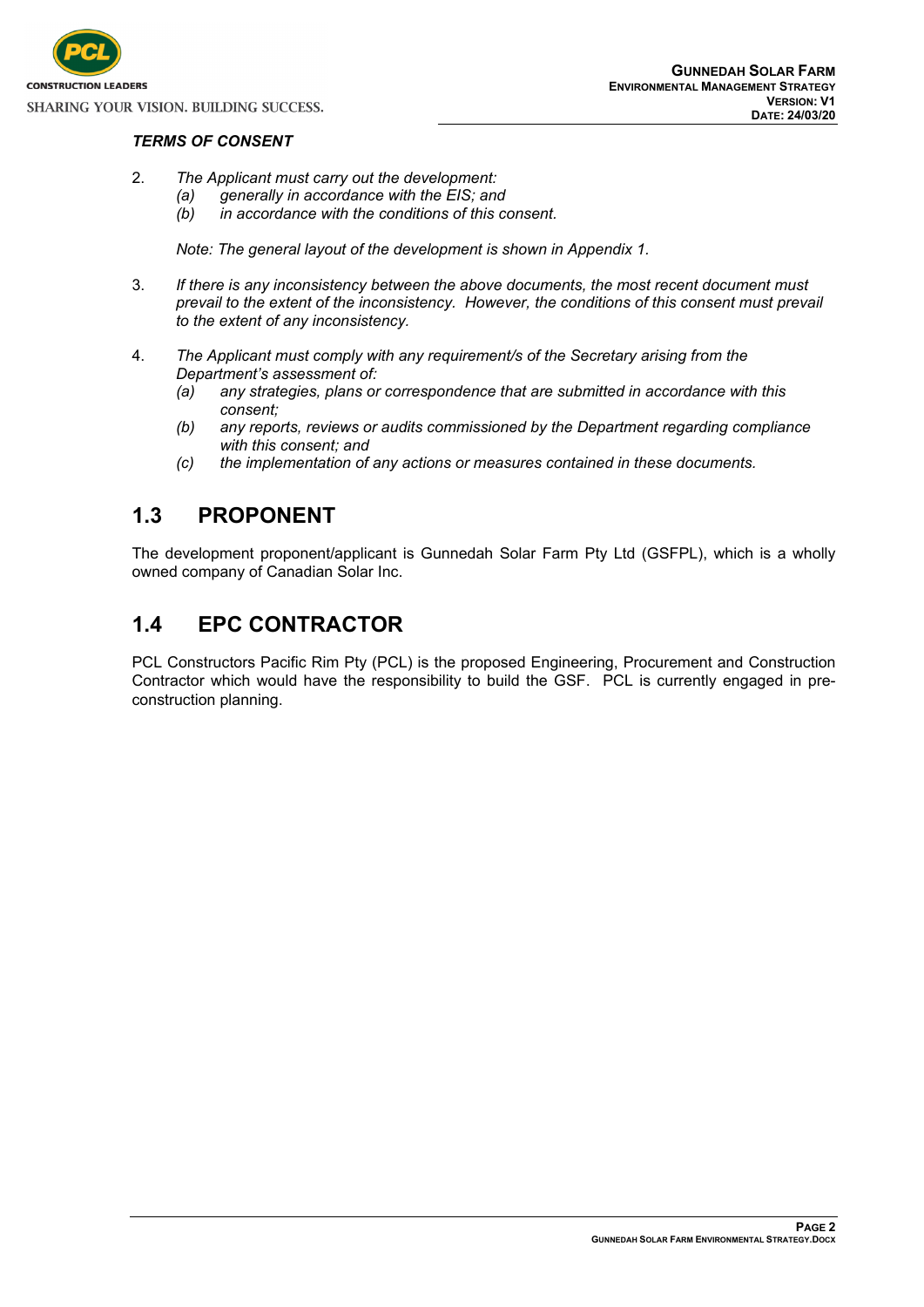



#### <span id="page-7-0"></span>**Figure 1: Approved General Layout of Development**

Source: Appendix 1, General Layout of Development. Development Consent SSD 8658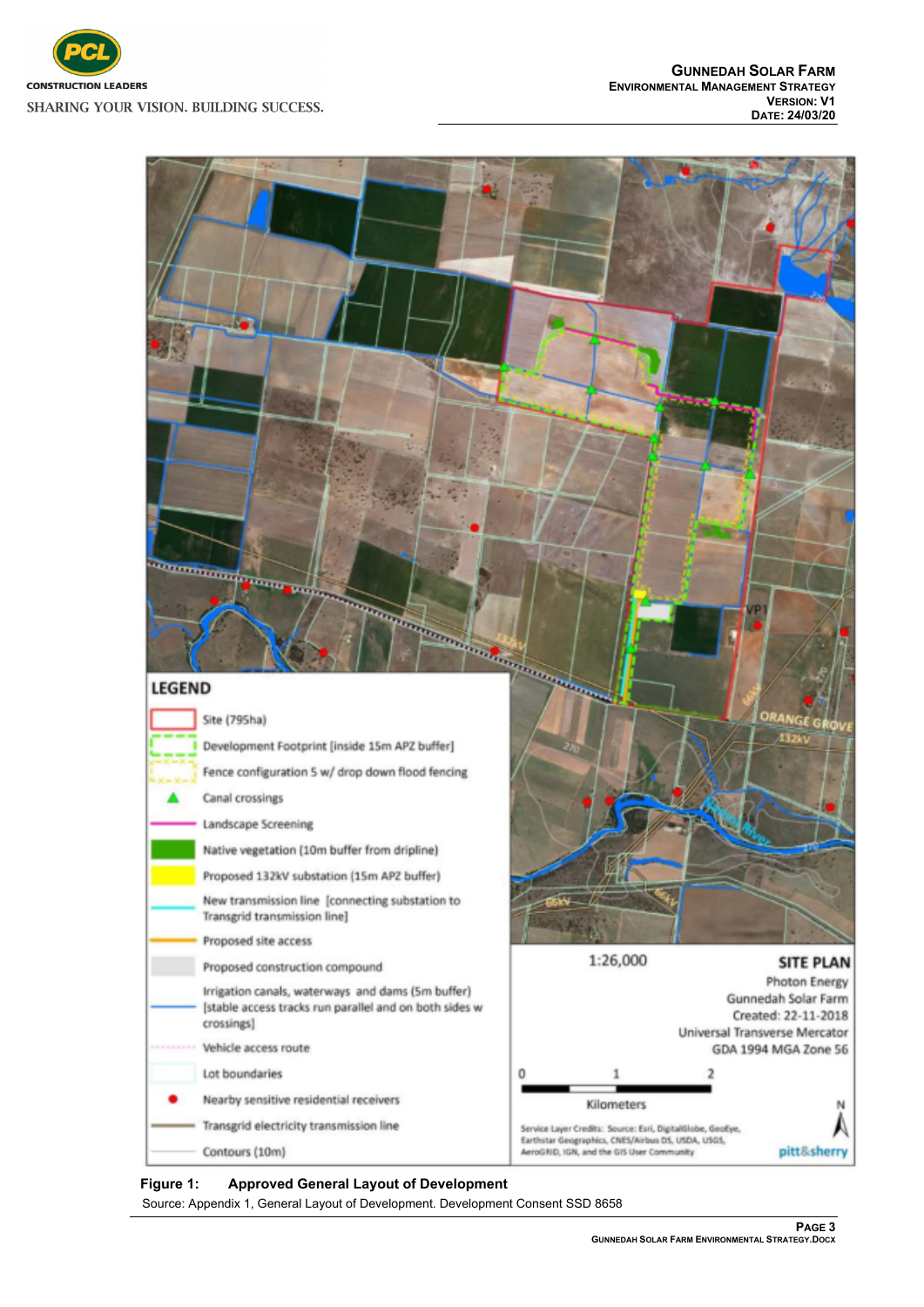

### <span id="page-8-0"></span>**1.5 STRUCTURE**

The structure and scope of this EMS has been prepared to be consistent with the specification in the DPIE's consent to facilitate cross referencing for review.

- **Section 2** provides the strategic framework for environmental management of the development.
- **Section 3** identifies the statutory approvals that apply to the development.
- **Section 4** describes the role, responsibility, authority and accountability of all key personnel involved in the environmental management of the development.
- **Section 5** describes the procedures that would be implemented to keep the local community and relevant agencies informed about the operation and environmental performance of the development.
- **Section 6** describes the procedures that would be implemented to receive, handle, respond to and record complaints.
- **Section 7** describes the procedures that would be implemented to resolve any disputes that may arise.
- **Section 8** describes the procedures that would be implemented to respond to any noncompliance.
- **Section 9** describes the procedures that would be implemented to respond to emergencies.
- **Section 10** includes a list of those plans that require approval under the conditions of the Development Consent.
- **Section 11** provides a plan depicting all the monitoring to be carried out in relation to the development.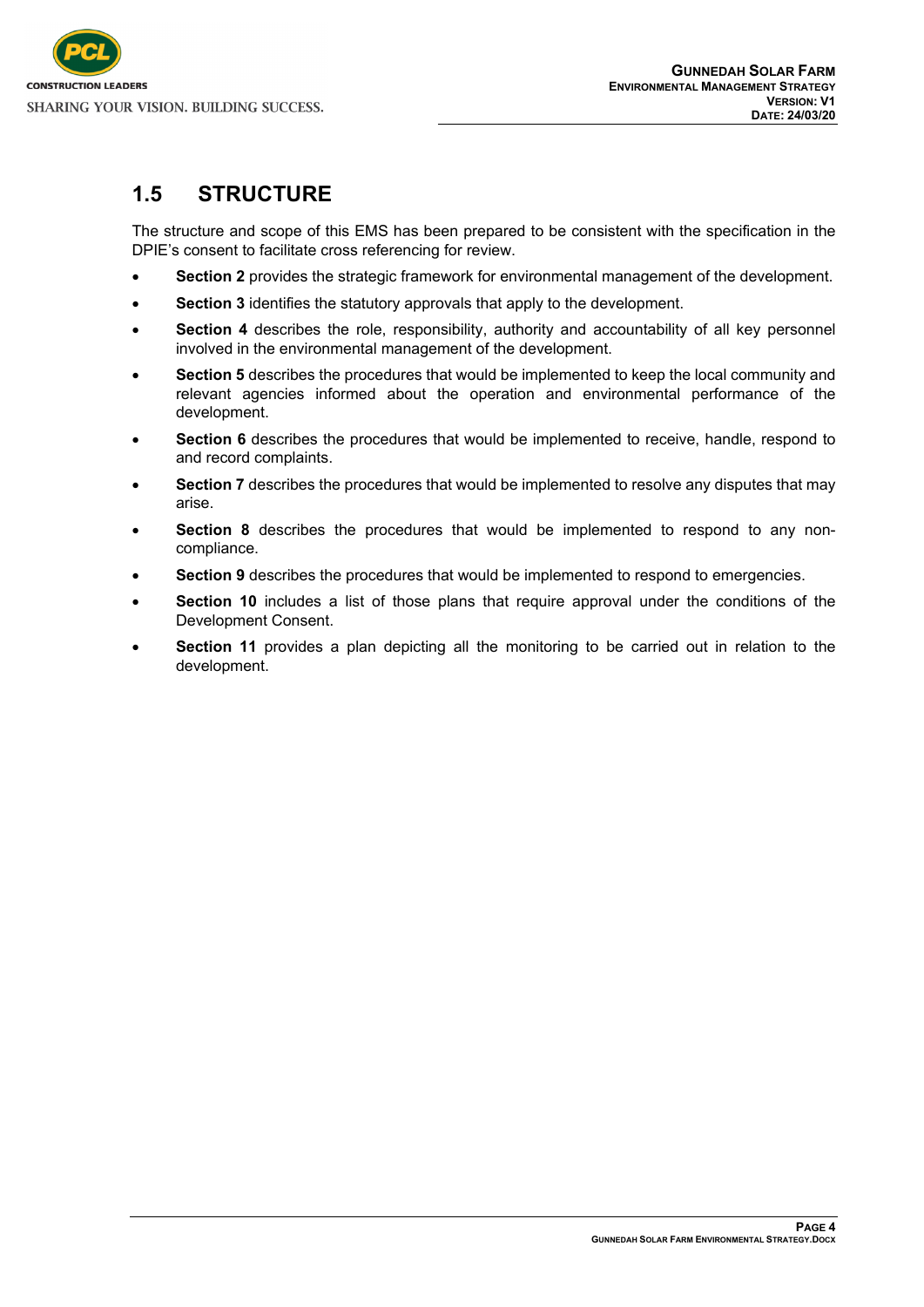

# <span id="page-9-0"></span>**Strategic Framework**

### <span id="page-9-1"></span>**2.1 ENVIRONMENTAL STRATEGY**

A strategy is a plan of action designed to achieve an overall aim.

GSFPL's aim is to design, construct, operate, upgrade and decommission the GSF in compliance with the Development Consent.

Schedule 2 CoA (2) states:

*The Applicant must carry out the development: (a) generally in accordance with the EIS; and (b) in accordance with the conditions of this consent.*

In the context above, the EIS includes Statements of Commitment (SoC made in the

*Gunnedah Solar Farm Environmental Impact Statement* (pitt & sherry, April 2018), and

<span id="page-9-2"></span>The environmental management objective is to therefore comply with the CoA and SoC.

### **2.2 PLAN OF ACTION**

The plan of action is to identify all CoA and SoC that require an environmental deliverable and ensure that these are prepared at the appropriate stage of the development in accordance with the relevant legislation, policies and guidelines. Deliverables will be prepared in consultation with relevant stakeholders, requisite approvals will be secured, and then they will be diligently implemented.

The mechanism for achieving the plan of action is for a clear delineation of contractually enforced responsibilities between the Applicant (GSFPL) and the EPC Contractor (PCL) along with identifying key environmental hold-points that must be achieved before the GSF can be constructed, operated, upgraded or decommissioned.

**Table 2.1** provides a summary of the key hold points. It provides a full and complete listing of all plans that must be prepared throughout the life of the development. It includes clarification of what third party consultation and/or approval is required in the preparation and sign-off of these plans, and is based on compliance with the CoA and SoC.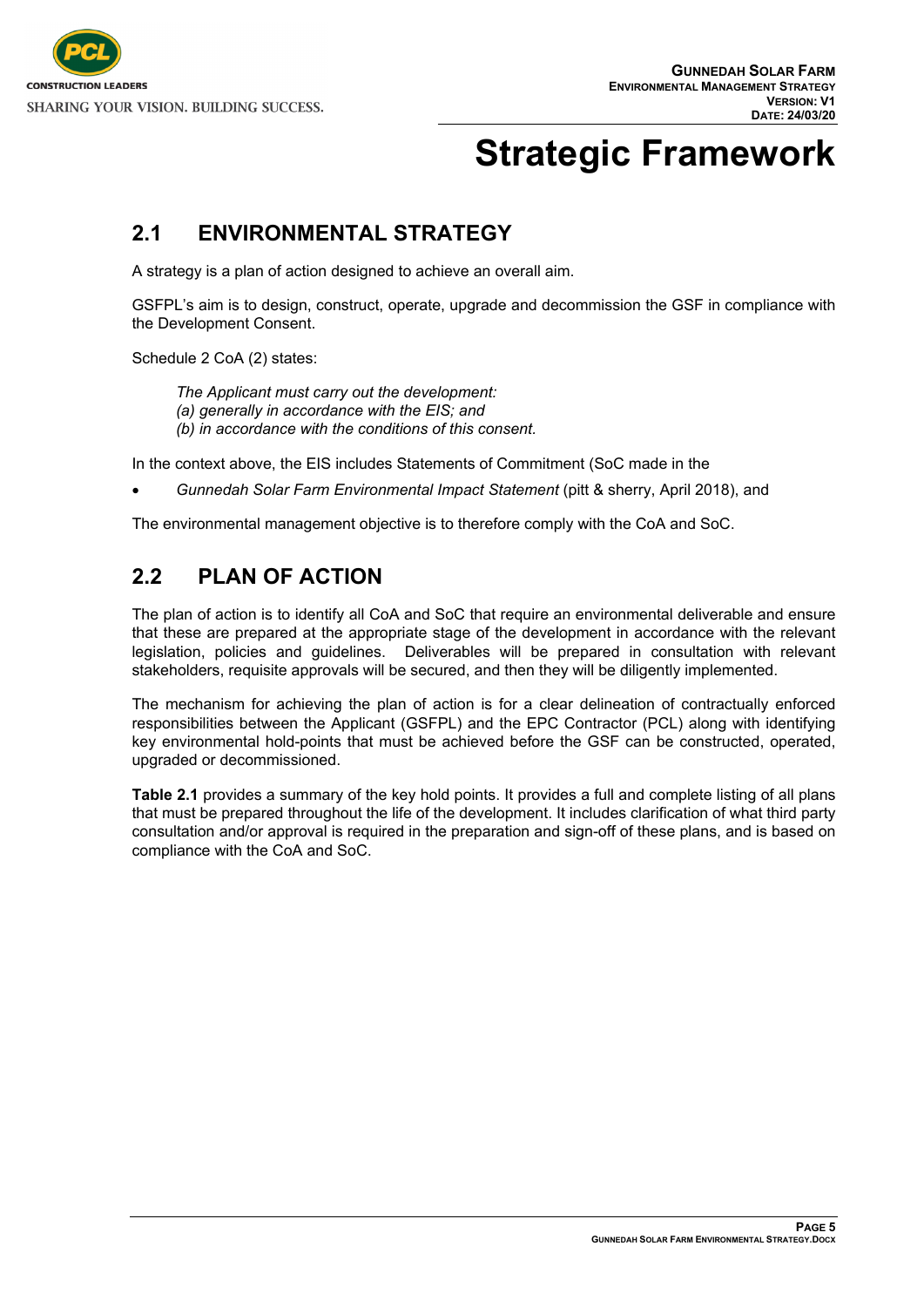

| Plan                            | <b>Reference</b>   | <b>Compliance Requirement</b>                                                                                                                                                                                                                                                                                                                                                                                                                                                                                                                                                                                                                                                                                                                                                                                                                                                                                                                                                                                                                                                                                                                                                                                                                                |
|---------------------------------|--------------------|--------------------------------------------------------------------------------------------------------------------------------------------------------------------------------------------------------------------------------------------------------------------------------------------------------------------------------------------------------------------------------------------------------------------------------------------------------------------------------------------------------------------------------------------------------------------------------------------------------------------------------------------------------------------------------------------------------------------------------------------------------------------------------------------------------------------------------------------------------------------------------------------------------------------------------------------------------------------------------------------------------------------------------------------------------------------------------------------------------------------------------------------------------------------------------------------------------------------------------------------------------------|
| <b>PRIOR TO CONSTRUCTION</b>    |                    |                                                                                                                                                                                                                                                                                                                                                                                                                                                                                                                                                                                                                                                                                                                                                                                                                                                                                                                                                                                                                                                                                                                                                                                                                                                              |
| <b>Environmental Management</b> | CoA Schedule 3 (1) | <b>Environmental Management Strategy</b><br>1. Prior to the commencement of construction, the Applicant must prepare an Environmental Management Strategy for the<br>development to the satisfaction of the Secretary. This strategy must:<br>(a) provide the strategic framework for environmental management of the development;<br>(b) identify the statutory approvals that apply to the development;<br>(c) describe the role, responsibility, authority and accountability of all key personnel involved in the environmental management<br>of the development:<br>(d) describe the procedures that would be implemented to:<br>• keep the local community and relevant agencies informed about the operation and environmental performance of the<br>development;<br>• receive, handle, respond to, and record complaints;<br>• resolve any disputes that may arise;<br>• respond to any non-compliance;<br>• respond to emergencies; and<br>(e) include:<br>• references to any plans approved under the conditions of this consent; and<br>• a clear plan depicting all the monitoring to be carried out in relation to the development.<br>Following the Secretary's approval, the Applicant must implement the Environmental Management Strategy. |
| Road Upgrades                   | CoA Schedule 3 (4) | Prior to the commencement of construction, the Applicant must:<br>(a) upgrade Old Blue Vale Road a minimum of 100 m from its intersection with both Kelvin Road and Blue<br>Vale Road to a standard that allows two-way heavy vehicle movements, in accordance with the<br>Austroads Guide to Road Design (as amended by RMS supplements); and<br>(b) remove loose gravel material at the Old Blue Vale Road and Kelvin Road intersection,<br>to the satisfaction of the relevant road authority.                                                                                                                                                                                                                                                                                                                                                                                                                                                                                                                                                                                                                                                                                                                                                            |
| Site Access                     | CoA Schedule 3 (6) | Prior to the commencement of construction, the Applicant must upgrade the site access point off Orange Grove Road (shown<br>in Appendix 1) with a Rural Property Access type treatment to cater for the largest vehicle accessing the site, including sealing<br>the on-site access road a minimum of 30 m from its intersection with Orange Grove Road, in accordance with the Austroads<br>Guide to Road Design (as amended by RMS supplements), to the satisfaction of Council.                                                                                                                                                                                                                                                                                                                                                                                                                                                                                                                                                                                                                                                                                                                                                                           |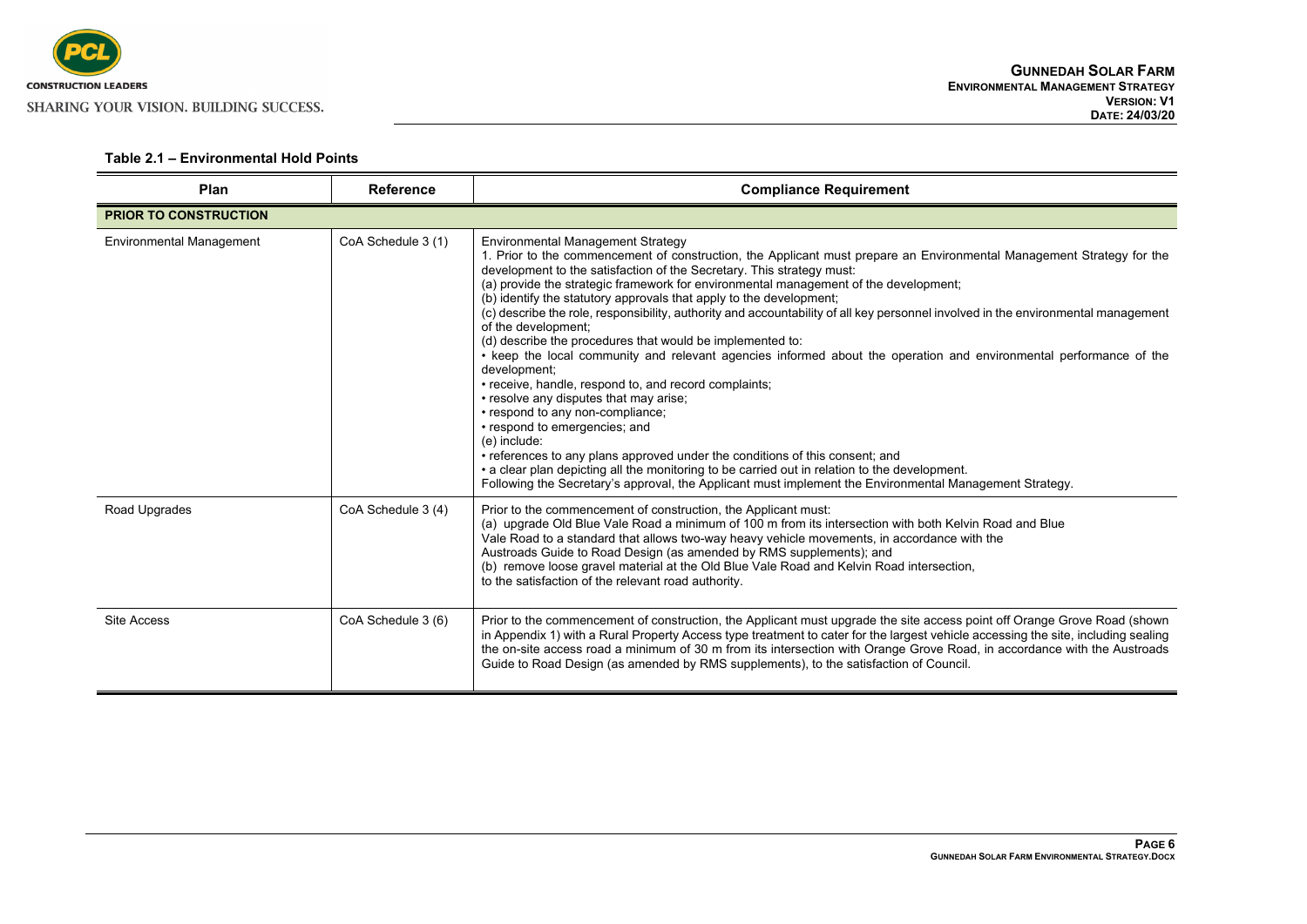

| Plan                            | <b>Reference</b>                                                       | <b>Compliance Requirement</b>                                                                                                                                                                                                                                                                                                                                  |
|---------------------------------|------------------------------------------------------------------------|----------------------------------------------------------------------------------------------------------------------------------------------------------------------------------------------------------------------------------------------------------------------------------------------------------------------------------------------------------------|
| Road Maintenance                |                                                                        | The Applicant must:<br>undertake a dilapidation survey of the condition of the heavy vehicle transport route along Blue Vale Road, Old<br>(a)<br>Blue Vale Road, Kelvin Road and Orange Grove Road in accordance with any relevant Austroads standards or<br>guidelines:<br>prior to the commencement of construction, upgrading and/or decommissioning works; |
| <b>Traffic Management Plan</b>  | CoA Schedule 3 (9)                                                     | Prior to the commencement of construction, the Applicant must prepare a Traffic Management Plan for the development in<br>consultation with RMS and Council, and to the satisfaction of the Secretary.                                                                                                                                                         |
| <b>Final Layout Plans</b>       | CoA Schedule 2 (5)                                                     | Plans must be submitted to the Department of Planning, Industry and Environment including details on the siting of solar panels<br>and ancillary infrastructure.                                                                                                                                                                                               |
| <b>Construction Certificate</b> | CoA Schedule 2 (9)                                                     | Obtain Construction Certificate(s) for proposed building works, pursuant to Part 4A of the Environmental Planning and<br>Assessment Act 1979.                                                                                                                                                                                                                  |
| <b>Notification of Works</b>    | CoA Schedule 2 (8)                                                     | Notify the Department of Planning, Industry and Environment in writing of the date of commencement of construction.                                                                                                                                                                                                                                            |
| Landscaping Plan                | CoA Schedule 3 (11)<br>SoC - Visual and Land<br><b>Management Plan</b> | Prior to the commencement of construction, the applicant must prepare a detailed Landscaping Plan for the development in<br>consultation with Council and to the satisfaction of the Secretary.<br>Note: The Landscaping Plan will satisfy the SoC's Visual Buffer Landscaping Plan and Land Management Plan.                                                  |
| Water Management Plan           | CoA Schedule 3 (24)                                                    | Prior to the commencement of construction, the Applicant must prepare a Water Management Plan for the development to the                                                                                                                                                                                                                                       |
|                                 |                                                                        | satisfaction of the of the Secretary.                                                                                                                                                                                                                                                                                                                          |
| <b>Chance Finds Protocol</b>    | CoA Schedule 3 (21)                                                    | Prior to the commencement of construction, the Applicant must prepare a Chance Finds Protocol for the development in<br>consultation with the Aboriginal stakeholders and to the satisfaction of OEH                                                                                                                                                           |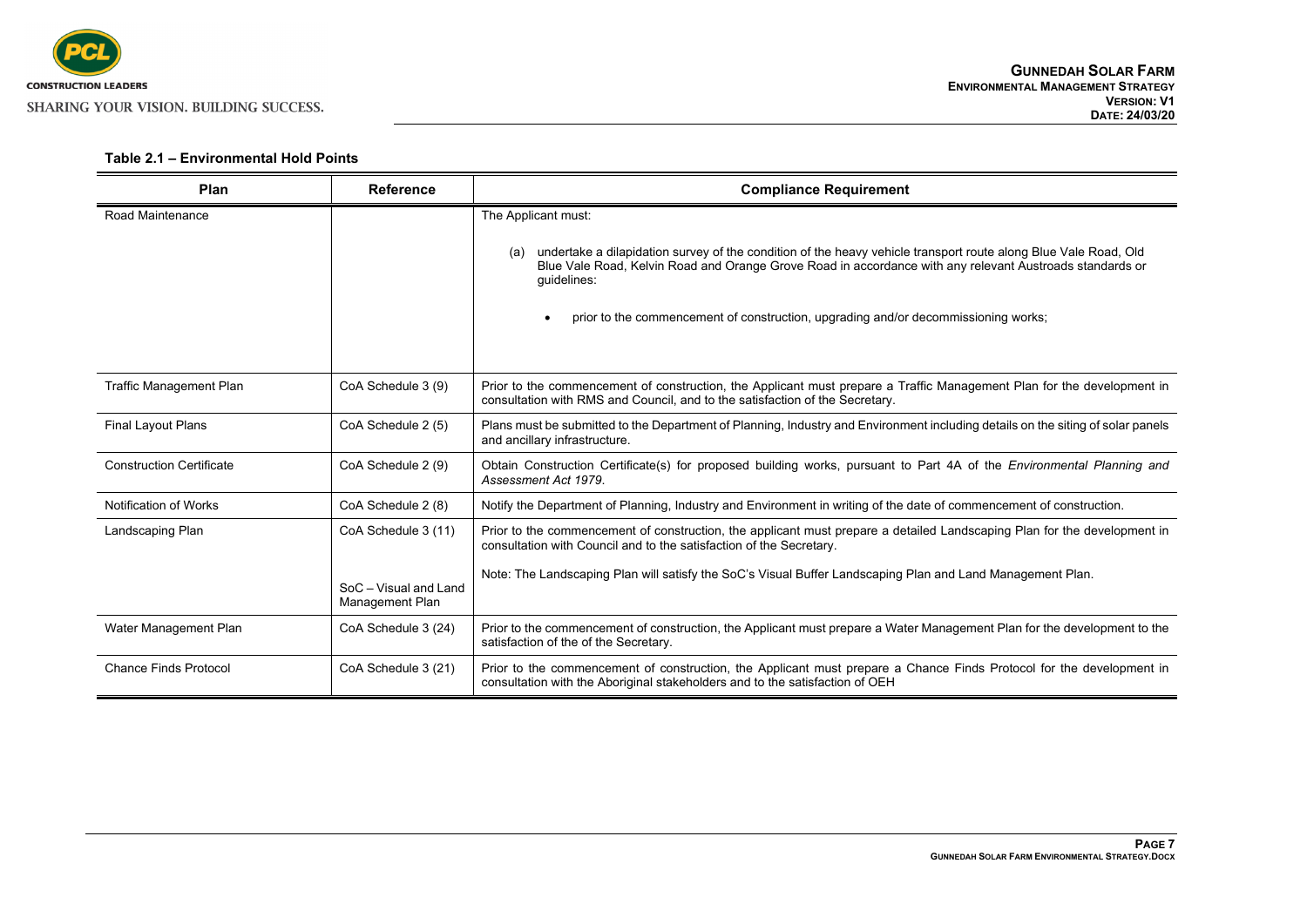

| Plan                                             | <b>Reference</b>   | <b>Compliance Requirement</b>                                                                                                                                                                                                                                                                                                                                                                                                                                                                                                                                                                                                                                                                                                                                                                                                                                                                                                                                                                                                                                                                                                                                                                                                                                                                                                                                                                                                    |
|--------------------------------------------------|--------------------|----------------------------------------------------------------------------------------------------------------------------------------------------------------------------------------------------------------------------------------------------------------------------------------------------------------------------------------------------------------------------------------------------------------------------------------------------------------------------------------------------------------------------------------------------------------------------------------------------------------------------------------------------------------------------------------------------------------------------------------------------------------------------------------------------------------------------------------------------------------------------------------------------------------------------------------------------------------------------------------------------------------------------------------------------------------------------------------------------------------------------------------------------------------------------------------------------------------------------------------------------------------------------------------------------------------------------------------------------------------------------------------------------------------------------------|
| <b>PRIOR TO CONSTRUCTION</b>                     |                    |                                                                                                                                                                                                                                                                                                                                                                                                                                                                                                                                                                                                                                                                                                                                                                                                                                                                                                                                                                                                                                                                                                                                                                                                                                                                                                                                                                                                                                  |
| Construction<br>Environmental<br>Management Plan | SoC                | A project specific Construction Environmental Management Plan (CEMP) and all<br>relevant sub-plans will be prepared by the Contractor prior to commencing Stage<br>1 construction. The sub-plans will include:<br>Land Management Plan (LMP) including a weed management plan.<br>Soil and Water Management Plan (SWMP) including erosion and sediment (ERSED) control<br>Unexpected Finds protocol<br>$\bullet$<br>Waste Management Plan (WMP)<br>Traffic Management Plan (TMP)<br>$\bullet$<br>Emergency Contingency Plan.                                                                                                                                                                                                                                                                                                                                                                                                                                                                                                                                                                                                                                                                                                                                                                                                                                                                                                     |
| <b>DURING CONSTRUCTION</b>                       |                    |                                                                                                                                                                                                                                                                                                                                                                                                                                                                                                                                                                                                                                                                                                                                                                                                                                                                                                                                                                                                                                                                                                                                                                                                                                                                                                                                                                                                                                  |
| <b>Compliance Reporting</b>                      | CoA Schedule 4 (6) | The Applicant must provide regular compliance reporting to the Department on the development in accordance with the<br>Department's Compliance Reporting Post Approval Requirements (2018), or its latest version.                                                                                                                                                                                                                                                                                                                                                                                                                                                                                                                                                                                                                                                                                                                                                                                                                                                                                                                                                                                                                                                                                                                                                                                                               |
| Independent Environmental Audit                  | CoA Schedule 4 (7) | Within 6 months of the commencement of construction, or as directed by the Secretary, the Applicant must commission and<br>pay the full cost of an Independent Environmental Audit of the development. The audit must:<br>(a) be prepared in accordance with the relevant Independent Audit Post Approval Requirements (DPE<br>$2018$ );<br>(b) be led and conducted by a suitably qualified, experienced and independent team of experts whose<br>appointment has been endorsed by the Secretary;<br>(c) be carried out in consultation with the relevant agencies;<br>(d) assess whether the development complies with the relevant requirements in this consent, and any<br>strategy, plan or program required under this consent; and<br>(e) recommend appropriate measures or actions to improve the environmental performance of the<br>development and any strategy, plan or program required under this consent.<br>Within 3 months of commencing an Independent Environmental Audit, or unless otherwise agreed by the Secretary, a copy of<br>the audit report must be submitted to the Secretary, and any other NSW agency that requests it, together with a response to<br>any recommendations contained in the audit report, and a timetable for the implementation of the recommendations.<br>The recommendations of the Independent Environmental Audit must be implemented to the satisfaction of the Secretary. |
| <b>PRIOR TO OPERATION</b>                        |                    |                                                                                                                                                                                                                                                                                                                                                                                                                                                                                                                                                                                                                                                                                                                                                                                                                                                                                                                                                                                                                                                                                                                                                                                                                                                                                                                                                                                                                                  |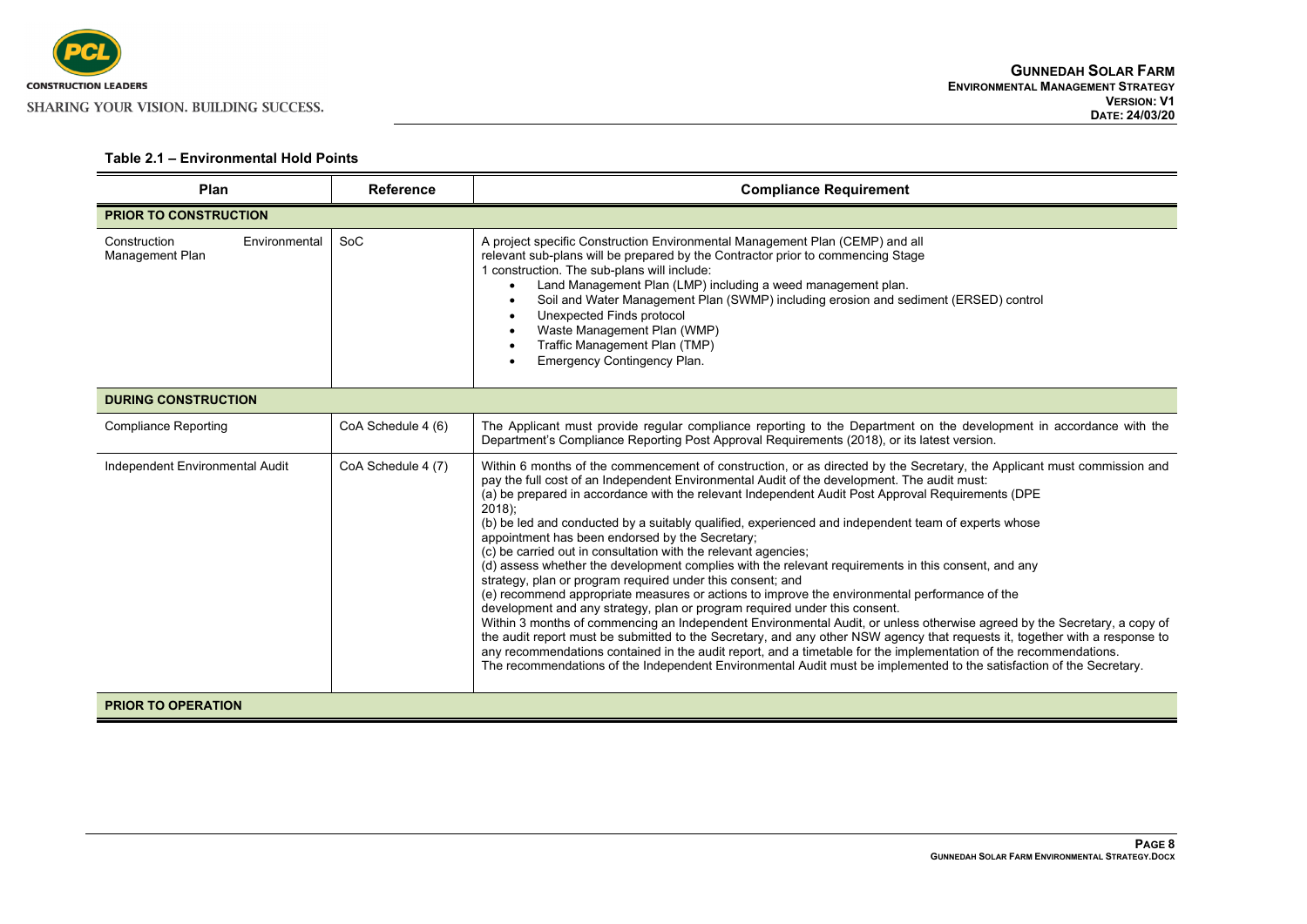

| Plan                           | <b>Reference</b>    | <b>Compliance Requirement</b>                                                                                                                                                                                                                              |
|--------------------------------|---------------------|------------------------------------------------------------------------------------------------------------------------------------------------------------------------------------------------------------------------------------------------------------|
| Road Maintenance               |                     | The Applicant must:                                                                                                                                                                                                                                        |
|                                |                     | undertake a dilapidation survey of the condition of the heavy vehicle transport route along Blue Vale Road, Old<br>Blue Vale Road, Kelvin Road and Orange Grove Road in accordance with any relevant Austroads standards or<br>quidelines:                 |
|                                |                     | within 1 month of the completion of construction, upgrading and/or decommissioning works;                                                                                                                                                                  |
|                                |                     | rehabilitate or make good any damage to the road that could endanger road safety prior to the commencement of<br>(c)<br>upgrading and/or decommissioning works; and<br>rehabilitate and/or make good any development-related damage to these roads:<br>(d) |
|                                |                     | identified during the carrying out of construction, upgrading and/or decommissioning works (if this damage<br>$\bullet$<br>could endanger road safety) as soon as possible after the damage is identified, but within 7 days at the<br>latest; and         |
|                                |                     | identified during any dilapidation survey carried out following the completion of construction, upgrading<br>and/or decommissioning works within 2 months of the completion of the survey, unless the relevant road<br>authority agrees otherwise,         |
|                                |                     | to the satisfaction of the relevant road authority.                                                                                                                                                                                                        |
|                                |                     | If the construction, upgrading and/or decommissioning of the development is to be staged, the obligations in this condition<br>apply to each stage of the construction, upgrading and/or decommissioning.                                                  |
|                                |                     | If there is a dispute about the scope of any remedial works or the implementation of these works, then either party may refer<br>the matter to the Secretary for resolution.                                                                               |
| Work as Executed Plans         | CoA Schedule 2 (7)  | Prior to the commencement of operation, or following the upgrades of any solar panels or ancillary infrastructure, the Applicant<br>must submit work as executed plans to the development to the Department.                                               |
| Notification of Works          | CoA Schedule 2 (8)  | Notify the Department of Planning, Industry and Environment in writing of the date of commencement of operations.                                                                                                                                          |
| <b>Occupation Certificate</b>  | CoA Schedule 2 (9)  | Obtain Occupation Certificate(s) for use of the building works, pursuant to Part 4A of the Environmental Planning and<br>Assessment Act 1979.                                                                                                              |
| <b>Emergency Response Plan</b> | CoA Schedule 3 (27) | Preparation of an Emergency Response Plan in consultation with the Rural Fire Service and Fire & Rescue NSW.                                                                                                                                               |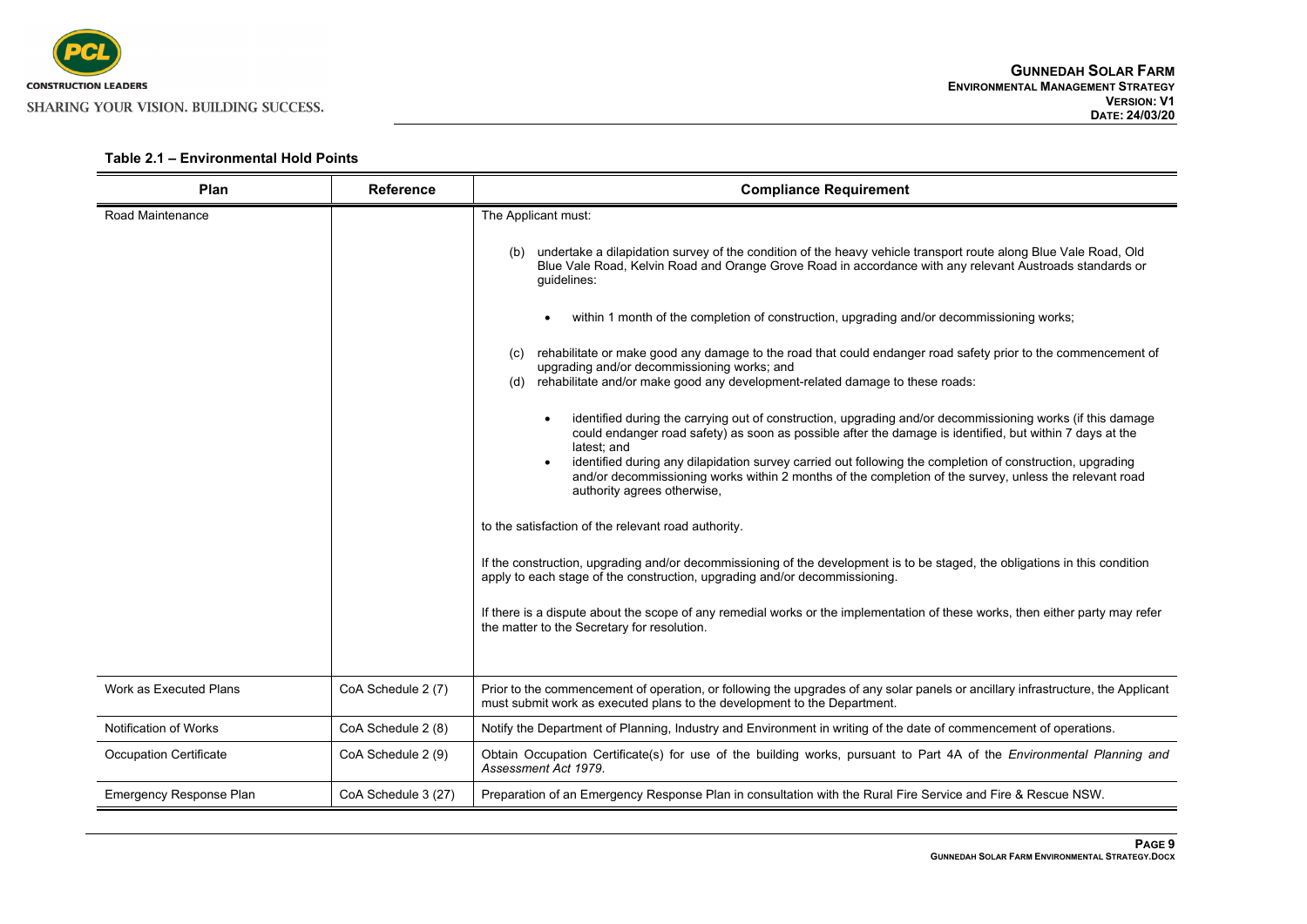

<span id="page-14-0"></span>

| Plan                                                                 | <b>Reference</b>    | <b>Compliance Requirement</b>                                                                                                                                                                                                                                                                                                                                                                                                                                                                                                                                                                                                                                                                                                                                                                                                                                                                                                                                                                                                                                                     |  |
|----------------------------------------------------------------------|---------------------|-----------------------------------------------------------------------------------------------------------------------------------------------------------------------------------------------------------------------------------------------------------------------------------------------------------------------------------------------------------------------------------------------------------------------------------------------------------------------------------------------------------------------------------------------------------------------------------------------------------------------------------------------------------------------------------------------------------------------------------------------------------------------------------------------------------------------------------------------------------------------------------------------------------------------------------------------------------------------------------------------------------------------------------------------------------------------------------|--|
| <b>Operations Environmental Management</b><br>Plan                   | <b>SoC</b>          | Preparation of an Operations Environmental Management Plan, inclusive of a<br>A Land Management Plan including weed management,<br>An operational Waste Management Plan,<br>An Emergency Response Plan,<br>And A complaint handling procedure.                                                                                                                                                                                                                                                                                                                                                                                                                                                                                                                                                                                                                                                                                                                                                                                                                                    |  |
| Decommissioning Management Plan                                      | CoA Schedule 3 (32) | Within 3 years of commencement of operations, the Applicant must prepare a Decommissioning & Rehabilitation Plan for the<br>development which shall be reviewed 2 years prior to the cessation of operations, to the satisfaction of the Secretary. This plan<br>must:<br>include detailed completion criteria for evaluating compliance with the rehabilitation objectives in Table 2 in the<br>a)<br>Development Consent;<br>describe the measures that would be implemented to:<br>b)<br>decommission the development and rehabilitate the site in accordance with the rehabilitation objectives in<br>Table 2 and the associated completion criteria;<br>minimise the waste generated by the decommissioning of the development in accordance with the obligations<br>in condition 30 above: and<br>include a program to monitor and report on the implementation of these measures against the detailed completion<br>C)<br>criteria.<br>The Applicant must decommission and rehabilitate the site in accordance with the approved Decommissioning & Rehabilitation<br>Plan. |  |
| <b>FUTURE UPGRADING OF SOLAR PANELS AND ANCILLARY INFRASTRUCTURE</b> |                     |                                                                                                                                                                                                                                                                                                                                                                                                                                                                                                                                                                                                                                                                                                                                                                                                                                                                                                                                                                                                                                                                                   |  |
| <b>Revised Layout Plans</b>                                          | CoA Schedule 2 (6)  | Plans must be submitted to the Department of Planning, Industry and Environment incorporating the proposed upgrades.                                                                                                                                                                                                                                                                                                                                                                                                                                                                                                                                                                                                                                                                                                                                                                                                                                                                                                                                                              |  |
| Notification of Works                                                | CoA Schedule 2 (8)  | Notify the Department of Planning, Industry and Environment in writing of the date of commencement of upgrading.                                                                                                                                                                                                                                                                                                                                                                                                                                                                                                                                                                                                                                                                                                                                                                                                                                                                                                                                                                  |  |
| <b>DECOMMISSIONING</b>                                               |                     |                                                                                                                                                                                                                                                                                                                                                                                                                                                                                                                                                                                                                                                                                                                                                                                                                                                                                                                                                                                                                                                                                   |  |
| Notification of Works                                                | CoA Schedule 2 (8)  | Notify the Department of Planning, Industry and Environment in writing of the date of commencement of decommissioning.                                                                                                                                                                                                                                                                                                                                                                                                                                                                                                                                                                                                                                                                                                                                                                                                                                                                                                                                                            |  |
|                                                                      |                     |                                                                                                                                                                                                                                                                                                                                                                                                                                                                                                                                                                                                                                                                                                                                                                                                                                                                                                                                                                                                                                                                                   |  |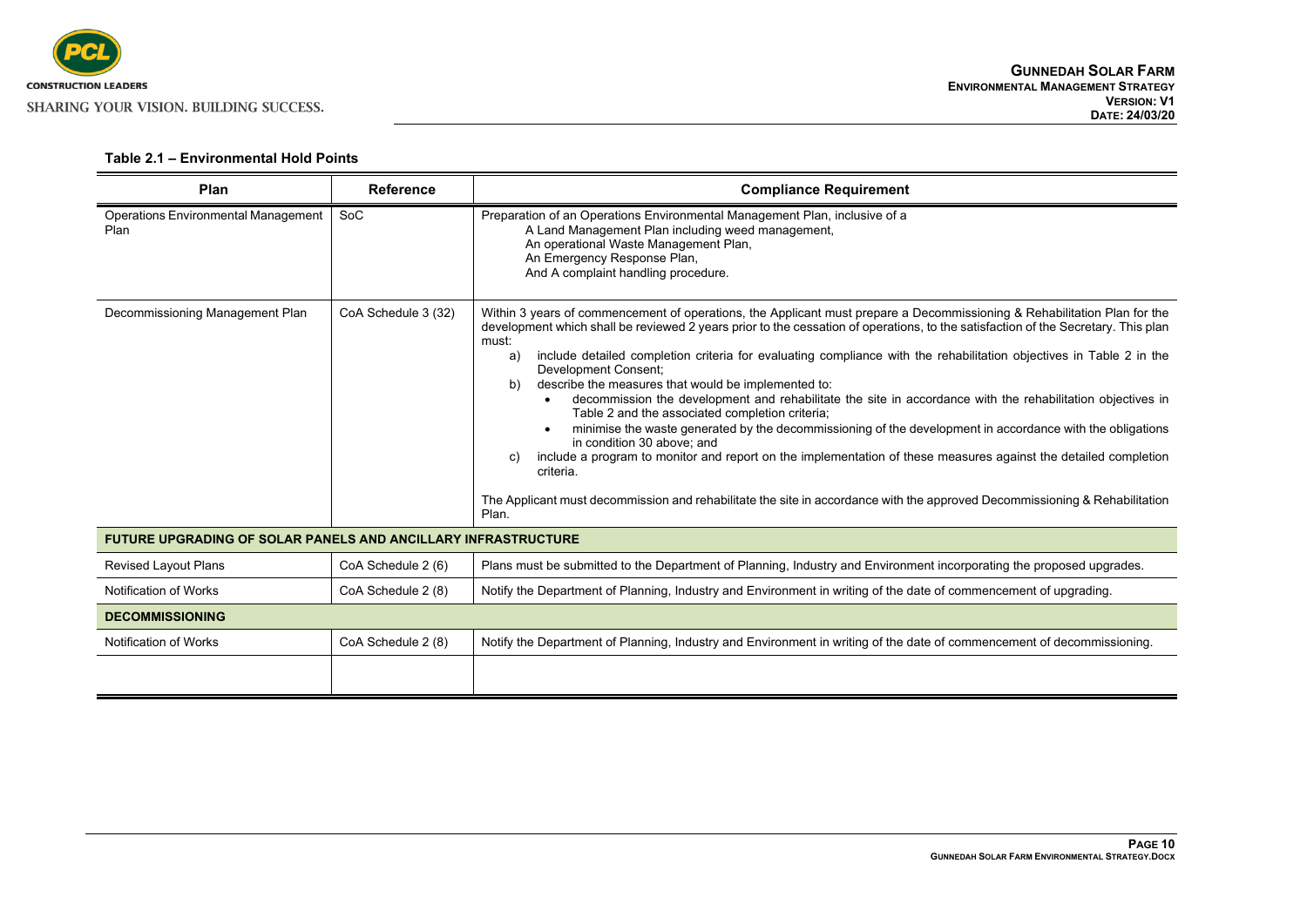

# <span id="page-15-0"></span>**Statutory Approvals**

Statutory approvals include licences, permits, consents and/or authorisations that are required, pursuant to legislative obligations, prior to undertaking specific activities.

Approvals relevant to the GSF are listed below.

| Table 3.1 - Statutory Approvals |
|---------------------------------|
|---------------------------------|

| Approval                                    | Act                                               | <b>Comment</b>                                                                                                                                                                                                                                                                                                                                                                                                                                                                                                                                                                                                                                                                                                                                                                                     |
|---------------------------------------------|---------------------------------------------------|----------------------------------------------------------------------------------------------------------------------------------------------------------------------------------------------------------------------------------------------------------------------------------------------------------------------------------------------------------------------------------------------------------------------------------------------------------------------------------------------------------------------------------------------------------------------------------------------------------------------------------------------------------------------------------------------------------------------------------------------------------------------------------------------------|
| Part 4 Development Consent                  | EP&A Act 1979                                     | Development Consent was granted under Part 4<br>of the EP&A Act (Independent Planning<br>Commission) Reference No. SSD 8658 subject<br>to a number of conditions of approval. A copy of<br>the Development Consent is attached at<br>Appendix A for Reference.                                                                                                                                                                                                                                                                                                                                                                                                                                                                                                                                     |
|                                             |                                                   | The project must also comply with the Statement<br>of Commitments set out in the EIS prepared for<br>the GSF Development Consent Application.                                                                                                                                                                                                                                                                                                                                                                                                                                                                                                                                                                                                                                                      |
| Section 4.38                                | EP&A Act 1979                                     | Section 4.38 of the EP&A Act allows the consent<br>authority to grant development consent to a SSD<br>which may be partly prohibited by an<br>environmental planning instrument. Accordingly,<br>development consent may be granted, inclusive<br>of this subdivision.                                                                                                                                                                                                                                                                                                                                                                                                                                                                                                                             |
| s.138 Permit                                | Roads Act 1993                                    | A permit is required for the creation of the new<br>Access to the site from Orange Grove Road.                                                                                                                                                                                                                                                                                                                                                                                                                                                                                                                                                                                                                                                                                                     |
| Class 1 Permit                              | Schedule 1 Road Transport<br>Act 2013             | A permit will<br>need to be obtained by the<br>Transport Contractor for the Over-Dimensional<br>Vehicles required to access the site for delivering<br>components of the substation.                                                                                                                                                                                                                                                                                                                                                                                                                                                                                                                                                                                                               |
| s.68 Approval                               | <b>Local Government Act 1993</b>                  | Prior to installation of a septic tank to service the<br>office building a s.68 approval is required to carry<br>out a sewerage work.                                                                                                                                                                                                                                                                                                                                                                                                                                                                                                                                                                                                                                                              |
|                                             |                                                   | Portable chemical toilets are proposed for the<br>construction workforce. No s.68 approval is<br>required in this circumstance.                                                                                                                                                                                                                                                                                                                                                                                                                                                                                                                                                                                                                                                                    |
| Construction and Occupation<br>Certificates | Environmental Planning and<br>Assessment Act 1979 | For proposed building works.                                                                                                                                                                                                                                                                                                                                                                                                                                                                                                                                                                                                                                                                                                                                                                       |
| s.99 Exemption                              | Rural Fires Act 1997                              | If proposed, prior to conducting any Hot Works in<br>a Total Fire Ban an exemption must be obtained<br>from the Commissioner of the NSW Rural Fire<br>Service (RFS).                                                                                                                                                                                                                                                                                                                                                                                                                                                                                                                                                                                                                               |
| s.45 Notice of Proposal                     | Electricity Supply Act 1995                       | Work carried out by a network operator and<br>comprising the erection, installation, extension or<br>alteration of electricity works on any land is<br>exempt from the requirement for an approval<br>under the Local Government Act 1993, except in<br>relation to buildings, however, no such work<br>(other than routine repairs or maintenance work)<br>may be carried out unless: notice of the proposal<br>to carry out the work has been given to the local<br>council, and the local council has been given a<br>reasonable opportunity (being not less than 40<br>days from the date on which the notice was<br>given) to make submissions to the network<br>operator in relation to the proposal, and the<br>network operator has given due consideration to<br>any submissions so made. |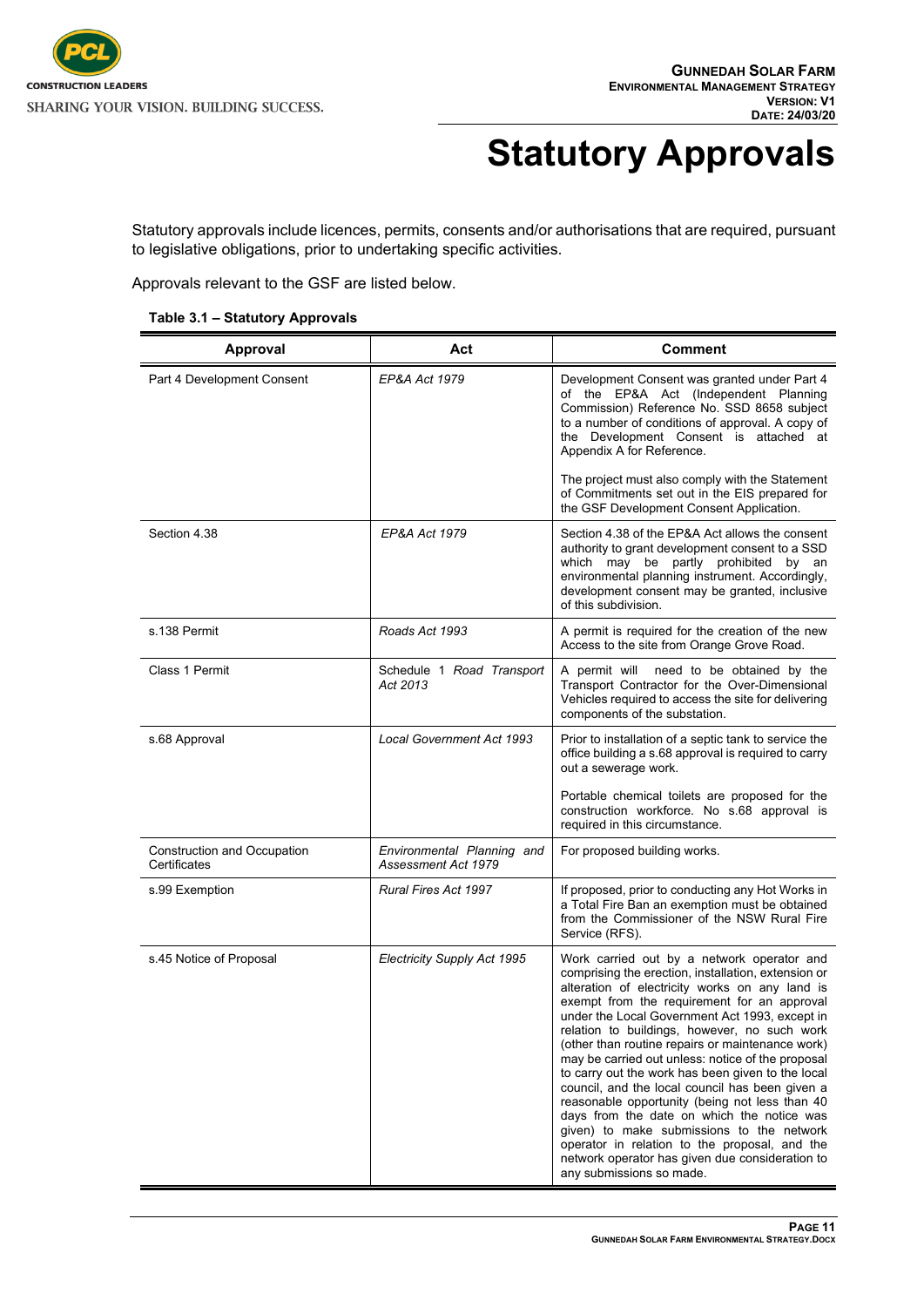

#### <span id="page-16-0"></span>**Table 3.1 – Statutory Approvals**

| Approval                              | Act                                                                                                                  | Comment                                                                                                                                                                                                              |
|---------------------------------------|----------------------------------------------------------------------------------------------------------------------|----------------------------------------------------------------------------------------------------------------------------------------------------------------------------------------------------------------------|
| ch.3 Environmental Protection License | <b>Protection of the Environment</b><br><b>Operations Act 1997</b>                                                   | Will be sought for all relevant activities specified<br>under Schedule 1 of the Act including but not<br>limited to Electricity Generation.                                                                          |
| <b>Construction Certificates</b>      | <b>Building Code of Australia.</b>                                                                                   | All new buildings and structures, and any<br>alterations or additions to existing buildings and<br>structures, are constructed in accordance with<br>the relevant requirements of the Building Code of<br>Australia. |
| Oversize/Overmass Permit              | Heavy Vehicle National Law,<br>Heavy Vehicle<br>(Mass,<br>Dimension<br>and<br>Loading)<br><b>National Regulation</b> | Access Permit will be required for the OD<br>vehiclesconsult                                                                                                                                                         |
|                                       |                                                                                                                      |                                                                                                                                                                                                                      |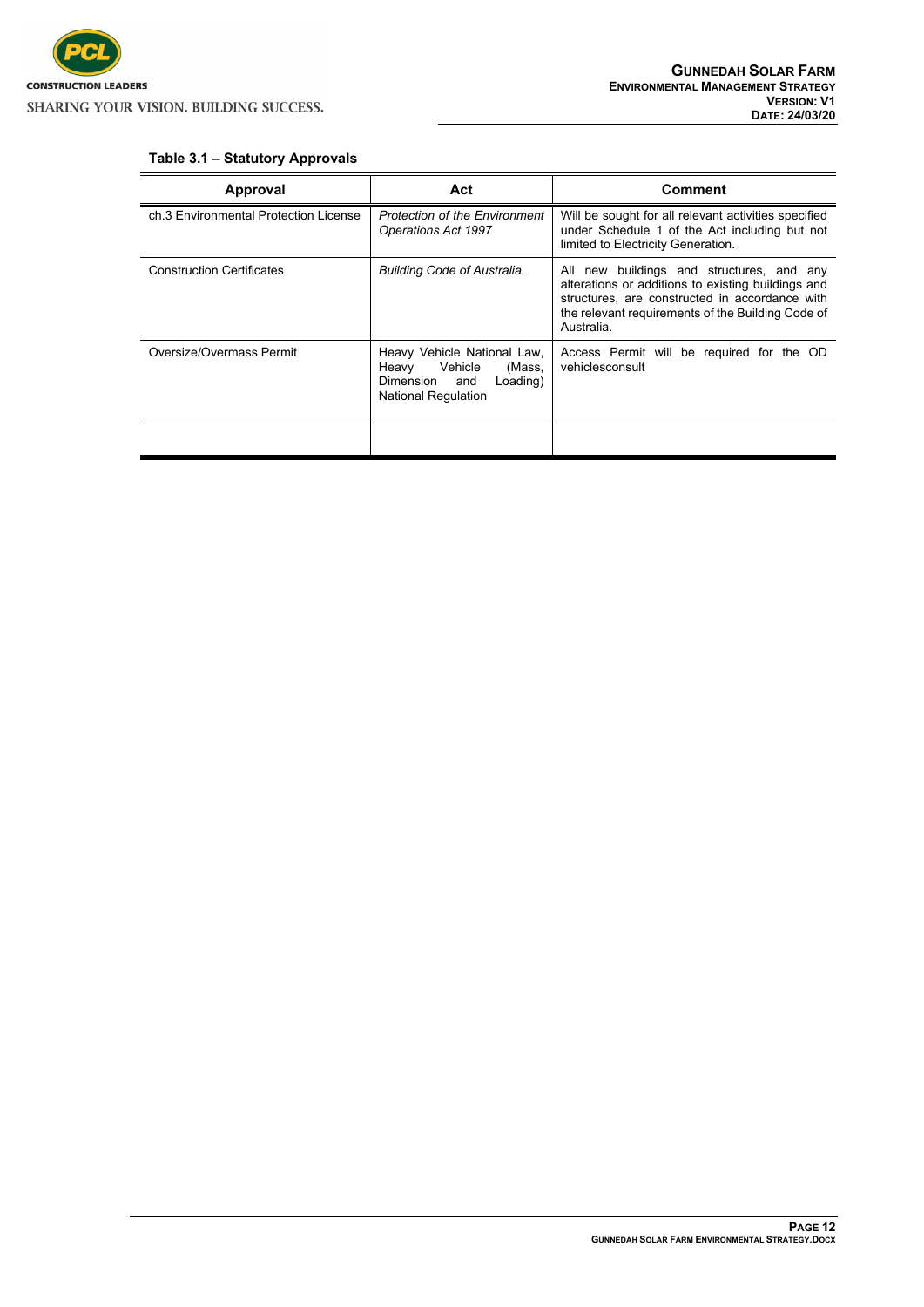

## <span id="page-17-0"></span>**Environmental Management**

## <span id="page-17-1"></span>**4.1 REQUIREMENT**

This section of the EMS describes the roles and responsibilities for all relevant parties involved in the construction of the GSF, including relevant environmental due diligence induction provisions for ensuring that all employees, contractors and sub-contractors are aware of their environmental and compliance obligations.

## <span id="page-17-2"></span>**4.2 DEVELOPMENT APPLICANT**

Gunnedah Solar Farm Pty Ltd (GSFPL) is the development applicant and as such has ultimate responsibility and accountability to ensure that the GSF is designed, constructed, operated, upgraded and decommissioned in accordance with the Development Consent.

<span id="page-17-3"></span>GSFPL's Project Director has full authority to ensure these obligations are met.

## **4.3 PCL CONSTRUCTORS PACIFIC RIM**

. PCL Constructors Pacific Rim (PCL) is the Engineering, Procurement and Construction Contractor with the responsibility to build the GSF for Canadian Solar. PCL's contractual obligations do not extend to the operation, upgrading or decommissioning of the GSF. The contractual requirements do, however, extend to the design and construction of the GSF in compliance with Canadian Solar's Development Consent.

Responsibilities and reporting lines for environmental matters are described in Table 5

| <b>Role</b> | <b>Responsibilities</b>                                                                                                                              | <b>Reports to</b>             |
|-------------|------------------------------------------------------------------------------------------------------------------------------------------------------|-------------------------------|
| Project     | PCL's Project Manager has full authority to ensure these                                                                                             | <b>PCL</b>                    |
| Manager     | contractual obligations, inclusive of environmental compliance                                                                                       | Management,                   |
|             | requirements, are met. This responsibility extends to all                                                                                            | Canadian Solar                |
|             | employees and/or sub-contractors engaged by PCL to build the<br>GSF.                                                                                 | and regulatory<br>authorities |
|             | In addition, they will:                                                                                                                              |                               |
|             | Review and approve of this EMS.<br>$\bullet$                                                                                                         |                               |
|             | Ensure works comply with all relevant regulatory and<br>$\bullet$<br>project requirements.                                                           |                               |
|             | Ensure this EMS and CEMP are fully implemented,<br>$\bullet$<br>and environmental protection is not secondary to other<br>construction requirements. |                               |
|             | Liaise with Canadian Solar and regulatory authorities.<br>$\bullet$                                                                                  |                               |
|             | Exercise a duty of care to the environment, cultural<br>$\bullet$<br>heritage matters and biosecurity matters.                                       |                               |

#### **Table 5- Roles and Responsibilities**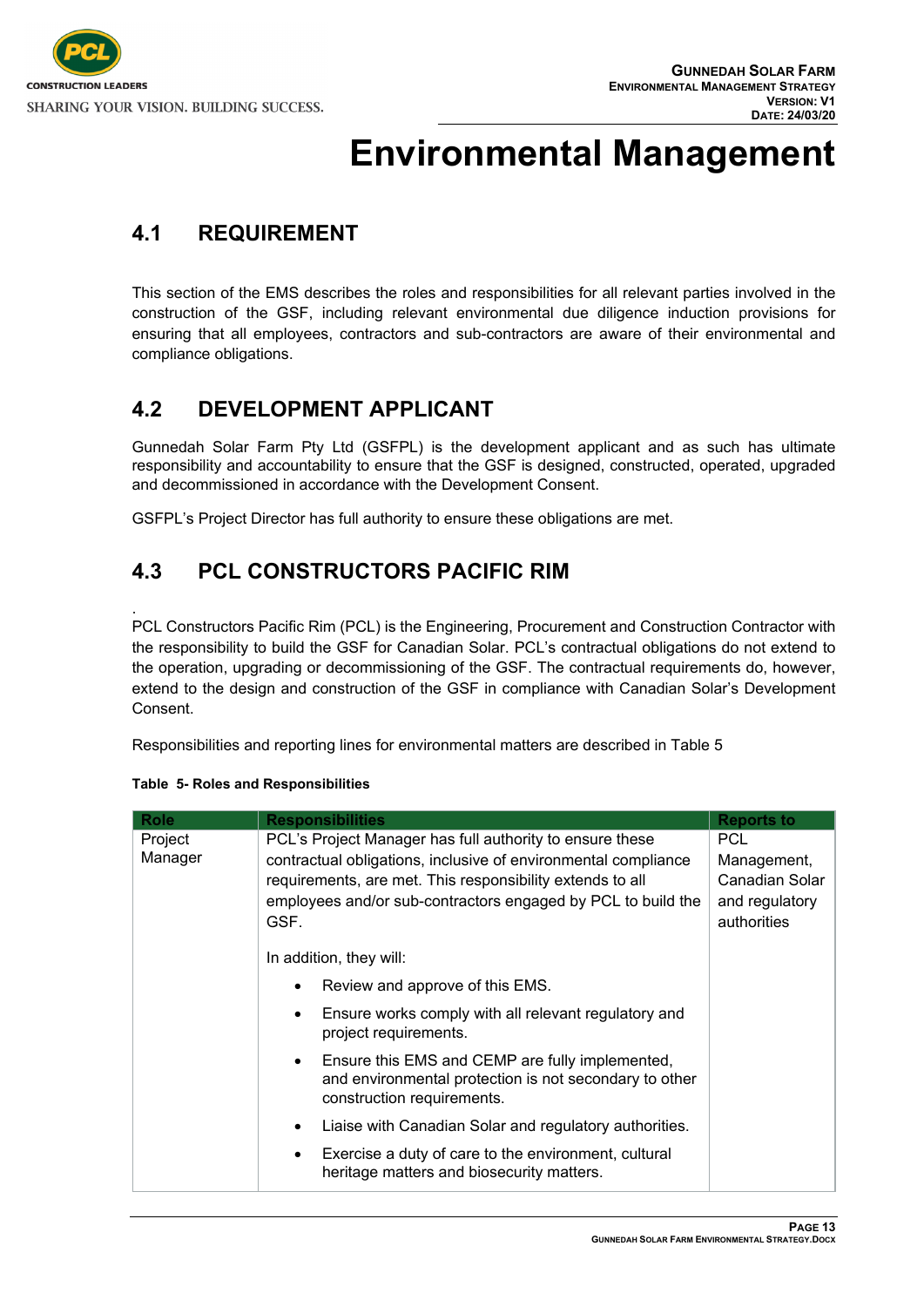

| <b>Role</b>                                 | <b>Responsibilities</b>                                                                                                                                                                                              | <b>Reports to</b>  |
|---------------------------------------------|----------------------------------------------------------------------------------------------------------------------------------------------------------------------------------------------------------------------|--------------------|
|                                             | Participate in pre-start meetings and tool-box talks as<br>$\bullet$<br>required.                                                                                                                                    |                    |
|                                             | Ensure that all personnel understand, accept and fully<br>carry out their obligations for environmental protection<br>and that they are adequately trained, instructed and<br>resourced to fulfil their obligations. |                    |
|                                             | Seek relevant approvals for any required works or<br>٠<br>changes to site conditions outside the limits of the<br>applicable project approvals/permits/plans.                                                        |                    |
|                                             | Assist with environmental compliance audits and<br>٠<br>incident investigations as required.                                                                                                                         |                    |
|                                             | Direct that works be stopped immediately where there<br>٠<br>is an actual or potential risk of environmental harm.                                                                                                   |                    |
|                                             | Ensure Community Consultation is undertaken in<br>٠<br>accordance with the Stakeholder Engagement<br>commitment in the EMS, CEMP and any other<br>community engagement plans prepared for the project.               |                    |
| Construction                                | PCL's Construction Manager is responsible for ensuring that:                                                                                                                                                         | Project            |
| Manager                                     | All requisite environmental performance reporting is<br>provided to Canadian Solar.                                                                                                                                  | Manager            |
|                                             | Undertaking monthly internal compliance audits on the<br>implementation and effectiveness of the EMS and<br>CEMP and associated sub-plans.                                                                           |                    |
|                                             | Co-operating as required with third party stakeholders.                                                                                                                                                              |                    |
|                                             | Plan and organize works to reduce the risk of adverse<br>$\bullet$<br>environmental impacts.                                                                                                                         |                    |
|                                             | Ensure works comply with all relevant regulatory and<br>٠<br>project requirements.                                                                                                                                   |                    |
|                                             | Ensure the EMS and CEMP are fully implemented, and<br>environmental protection is not secondary to other<br>construction requirements.                                                                               |                    |
|                                             | Exercise a duty of care to the environment, cultural<br>heritage matters and biosecurity matters.                                                                                                                    |                    |
|                                             | Ensure that tool-box talks are held weekly.<br>٠                                                                                                                                                                     |                    |
|                                             | Participate in pre-start meetings and tool-box talks.                                                                                                                                                                |                    |
|                                             | Notify the Project Manager of any required works or<br>changes to site conditions outside the limits of the<br>applicable project approvals/permits/plans to seek the<br>necessary approvals.                        |                    |
|                                             | Assist with environmental compliance audits and<br>٠<br>incident investigations as required.                                                                                                                         |                    |
|                                             | Direct that works be stopped immediately where there<br>$\bullet$<br>is an actual or potential risk of environmental harm.                                                                                           |                    |
| Site Safety and<br>Environmental<br>Officer | PCL's Site Safety & Environmental Officer (SSSEO) is<br>responsible for ensuring that:                                                                                                                               | Project<br>Manager |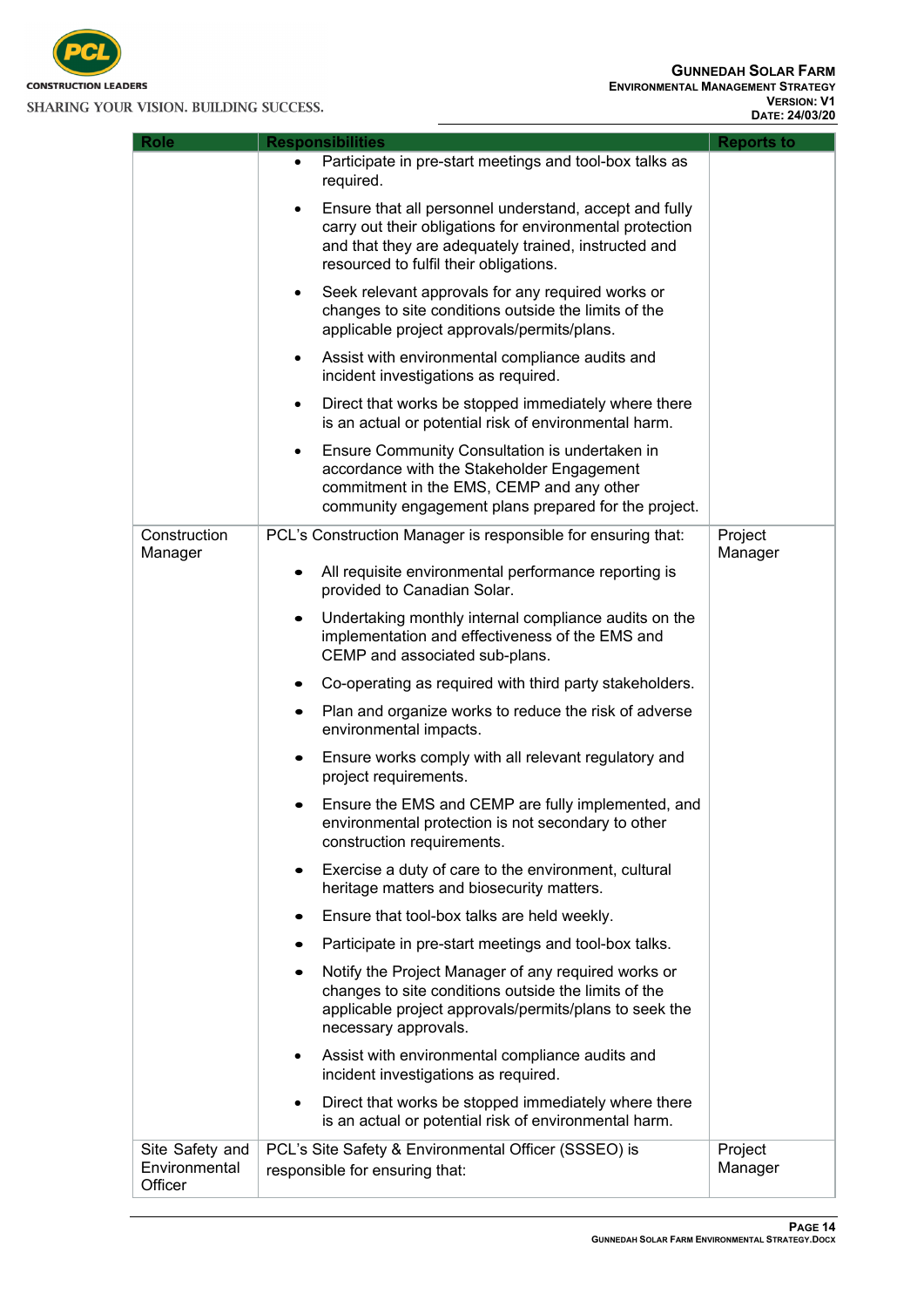

| <b>Role</b>                                        | <b>Responsibilities</b>                                                                                                                                                   | <b>Reports to</b>       |
|----------------------------------------------------|---------------------------------------------------------------------------------------------------------------------------------------------------------------------------|-------------------------|
|                                                    | The CEMP is communicated to all PCL personnel and<br>$\bullet$<br>subcontractors working at the site.                                                                     |                         |
|                                                    | Specialist consultants are engaged to perform specific<br>٠<br>functions as required with respect to Aboriginal<br>heritage, biodiversity and groundcover rehabilitation. |                         |
|                                                    | The procedures and requirements of this CEMP is<br>٠<br>implemented to ensure environmental impacts are<br>managed appropriately.                                         |                         |
|                                                    | Monitoring and conducting frequent inspections to<br>٠<br>constantly check and evaluate the effectiveness of the<br>EMS and CEMP.                                         |                         |
|                                                    | Reporting all incidents, complaints and other work<br>٠<br>related environmental issues.                                                                                  |                         |
|                                                    | Overall person responsible for managing the<br>٠<br>environmental aspects of the project.                                                                                 |                         |
|                                                    | Coordinate environmental monitoring, EMS/CEMP<br>٠<br>reviews and compliance audits as required by the<br>EMS/CEMP.                                                       |                         |
|                                                    | Ensure works comply with all relevant regulatory and<br>٠<br>project requirements.                                                                                        |                         |
|                                                    | Ensure the EMS/CEMP is fully implemented, and<br>٠<br>environmental protection is not secondary to other<br>construction requirements.                                    |                         |
|                                                    | Manage all environmental documentation and records.<br>٠                                                                                                                  |                         |
|                                                    | Assist with daily pre-start meetings and weekly tool-<br>٠<br>box talks.                                                                                                  |                         |
|                                                    | Implement PCL's SHEQ programs.<br>٠                                                                                                                                       |                         |
|                                                    | Prepare and deliver site induction training and maintain<br>٠<br>induction training records.                                                                              |                         |
|                                                    | Ensure all personnel have completed a site induction<br>٠<br>prior to starting work.                                                                                      |                         |
|                                                    | Exercise a duty of care to the environment, cultural<br>٠<br>heritage matters and biosecurity matters.                                                                    |                         |
|                                                    | Ensure the EMS/CEMP are available to all personnel.<br>٠                                                                                                                  |                         |
|                                                    | Carry out environmental inspections and initiate<br>actions to ensure compliance with the EMS/CEMP.                                                                       |                         |
|                                                    | Participate in environmental compliance audits.                                                                                                                           |                         |
|                                                    | Report on environmental performance at the site.                                                                                                                          |                         |
|                                                    | Undertake incident investigations.                                                                                                                                        |                         |
|                                                    | Stop works where there is an actual or potential risk of<br>environmental harm and notify the Project Manager and<br><b>Construction Manager.</b>                         |                         |
| Senior<br>Project<br>Engineers<br>&<br>Supervisors | Plan and organize works to reduce the risk of adverse<br>environmental impacts.                                                                                           | Construction<br>Manager |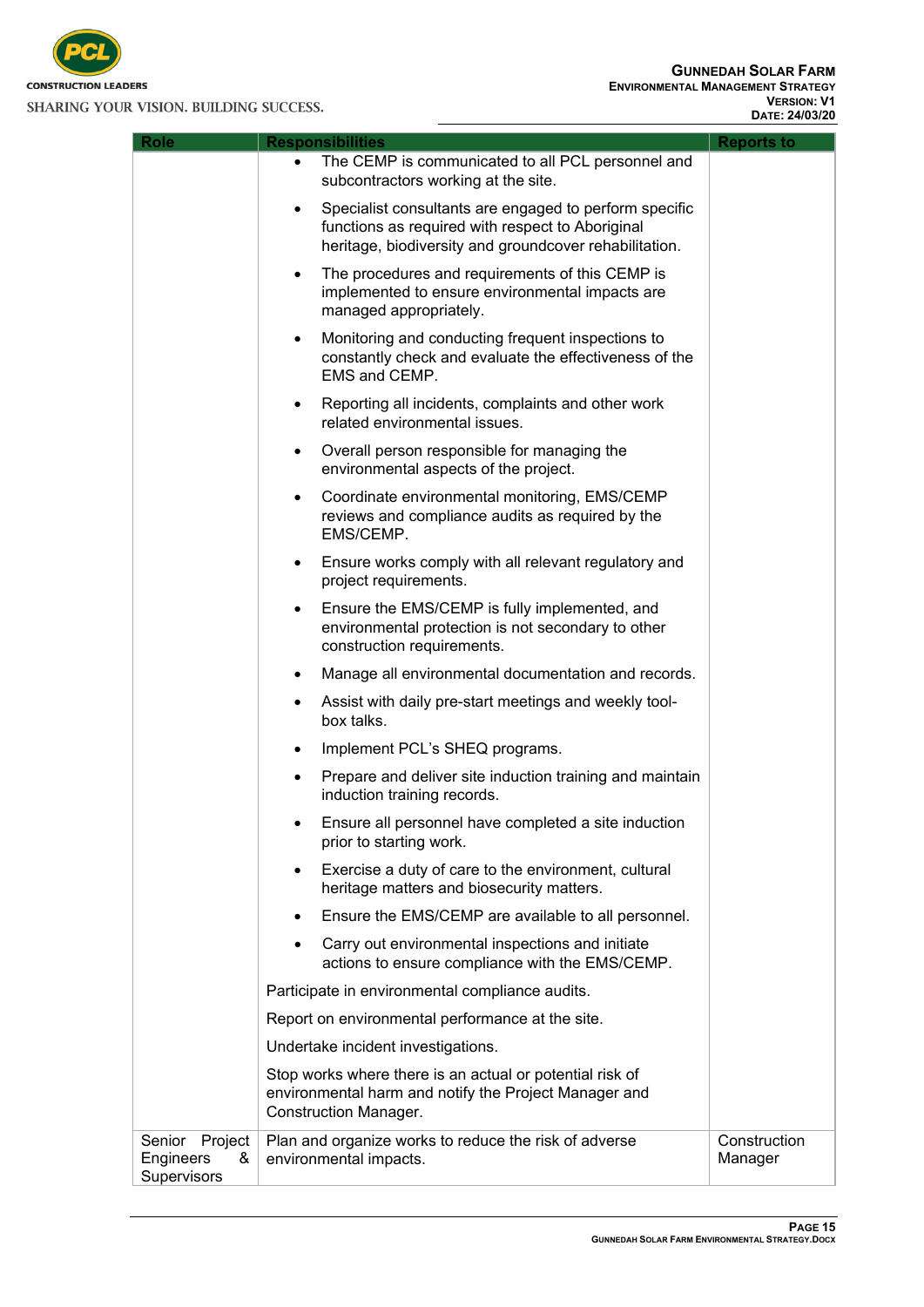

**Role Responsibilities Reports to**

Ensure works comply with all relevant regulatory and project requirements. Ensure the EMS?CEMP are fully implemented, and environmental protection is not secondary to other construction requirements. Coordinate the implementation of the EMS/CEMP with the GSF SSEO. Coordinate action in emergency situations and allocate required resources. Exercise a duty of care to the environment, cultural heritage matters and biosecurity matters. Deliver weekly tool-box talks. Ensure all personnel have completed a site induction prior to starting work. Stop works where there is an actual or potential risk of environmental harm and notify the Construction Manager and SSEO. Site Engineers  $\Box$  Plan and organize works to reduce the risk of adverse environmental impacts. Ensure works comply with all relevant regulatory and project requirements. Ensure the EMS/CEMP are fully implemented, and environmental protection is not secondary to other construction requirements. Deliver daily pre-start meetings to their team. Ensure all personnel in their charge have completed a site induction and participate in the development of JSEAs and site meetings, tool-box talks and SHEQ programs. Instruct all personnel, sub-contractors and visitors within their area of responsibility in accordance with the requirements of the EMS/CEMP. Undertake environmental risk assessments where required. Exercise a duty of care to the environment, cultural heritage matters and biosecurity matters. Promote the reporting of all environmental incidents and nearmisses. Assist with environmental compliance audits and incident investigations as required. Ensure that all personnel in their charge understand, accept and fully carry out their obligations for environmental protection and that they are adequately trained, instructed and resourced to fulfil their obligations. Senior Project **Engineers** 

Stop works where there is an actual or potential risk of environmental harm and notify the Construction Manager and the SSEO.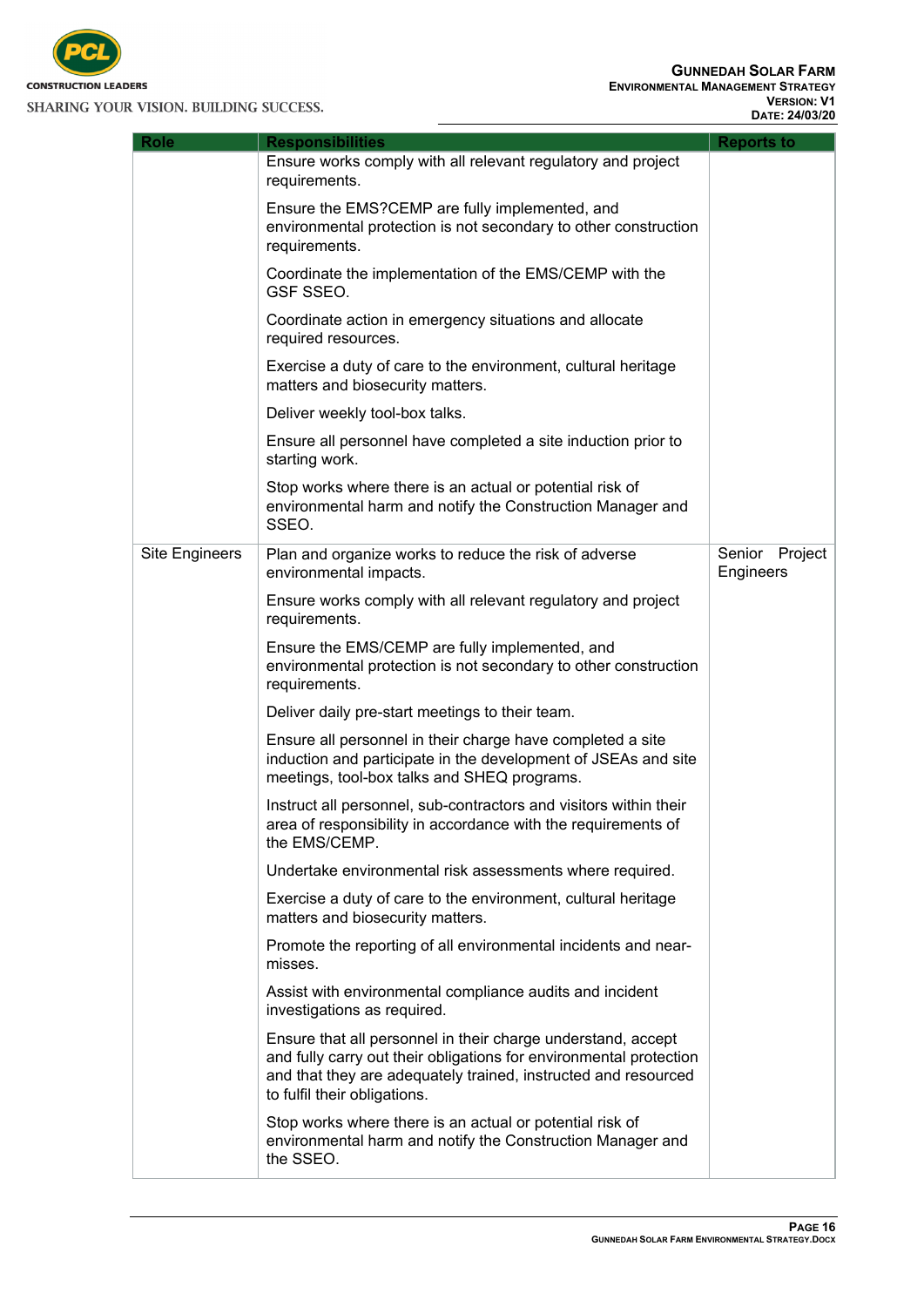

| <b>Role</b>                                                                                     | <b>Responsibilities</b>                                                                                                                                                                                                 | <b>Reports to</b>           |
|-------------------------------------------------------------------------------------------------|-------------------------------------------------------------------------------------------------------------------------------------------------------------------------------------------------------------------------|-----------------------------|
| Other<br>personnel<br><b>PCL</b><br>(includes<br>staff,<br>sub-<br>contractors and<br>visitors) | Regard environmental issues as a central theme in<br>their actions.                                                                                                                                                     | Construction<br>manager and |
|                                                                                                 | Understanding and complying at all times with the<br>requirements of this EMS and the CEMP; and                                                                                                                         | Site Engineer               |
|                                                                                                 | Reporting all incidents, complaints and other work<br>$\bullet$<br>related environmental issues to the SSEO Actively<br>participate in the development of JSEAs and site<br>meetings, tool-box talks and SHEQ programs. |                             |
|                                                                                                 | Undertake works with a duty of care to the<br>$\bullet$<br>environment, cultural heritage matters and biosecurity<br>matters.                                                                                           |                             |
|                                                                                                 | Report to their relevant supervisor any defects in plant<br>or equipment.                                                                                                                                               |                             |
|                                                                                                 | Keep work areas in a tidy state.                                                                                                                                                                                        |                             |
|                                                                                                 | Undertake works as instructed by their relevant<br>$\bullet$<br>supervisor and in accordance with the EMS/CEMP.                                                                                                         |                             |
|                                                                                                 | Assist with environmental compliance audits and<br>$\bullet$<br>incident investigations as required.                                                                                                                    |                             |
|                                                                                                 | Stop works where there is an actual or potential risk of<br>$\bullet$<br>environmental harm and notify the Construction<br>Manager and Site Environmental Officer.                                                      |                             |

## <span id="page-21-0"></span>**4.4 SPECIALIST CONSULTANTS**

Specific actions triggered in specific circumstances, such as detailed in the *Chance Finds Protocol* and the *Landscaping Plan* will require the engagement of specialists to provide the appropriate advice and checks to ensure all actions required are completed in a competent manner. These specialists will include experts such as (but not limited to) an:

- archaeologist;
- Landscape Architect
- ecologist; and
- agronomist.

## <span id="page-21-1"></span>**4.5 FUTURE RESPONSIBILITIES**

GSFPL will ensure ongoing compliance with the Development Consent and will assume relevant responsibilities and accountability to operate, upgrade or decommission the GSF.

All future management plans for the project including operation and decommissioning management plans will be developed in compliance with the Development Consent and the latest version of this EMS.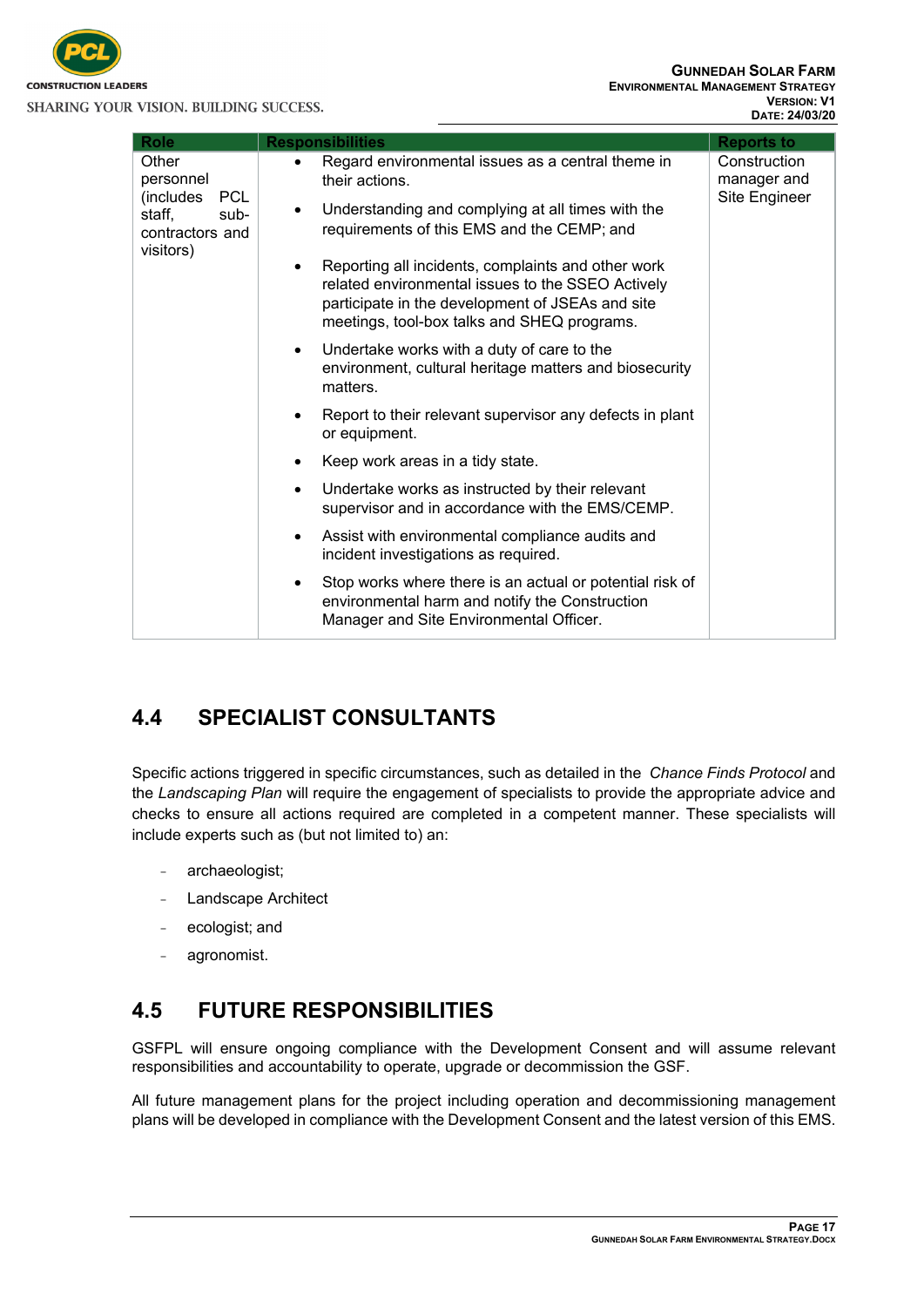# <span id="page-22-0"></span>**Stakeholder Engagement**

## <span id="page-22-1"></span>**5.1 ACCESS TO INFORMATION**

GSFPL will keep the local community and relevant agencies informed about the operation and environmental performance of the development by providing up to date information on the GSF on a dedicated website [\(https://gunnedahsolar.com.au/\)](https://gunnedahsolar.com.au/) and through the implementation the Community Engagement Plan attached at Appendix B.

## <span id="page-22-2"></span>**5.2 WEBSITE**

The GSF website will make the following information publicly available as relevant to the stage of the development:

- Environmental Impact Statement;
- Final layout plans for the development;
- Current statutory approvals for the development;
- Proposed staging plans for the construction, operation or decommissioning (if relevant);
- How complaints about the development can be made;
- A complaints register; and
- Any other matter required by the Secretary.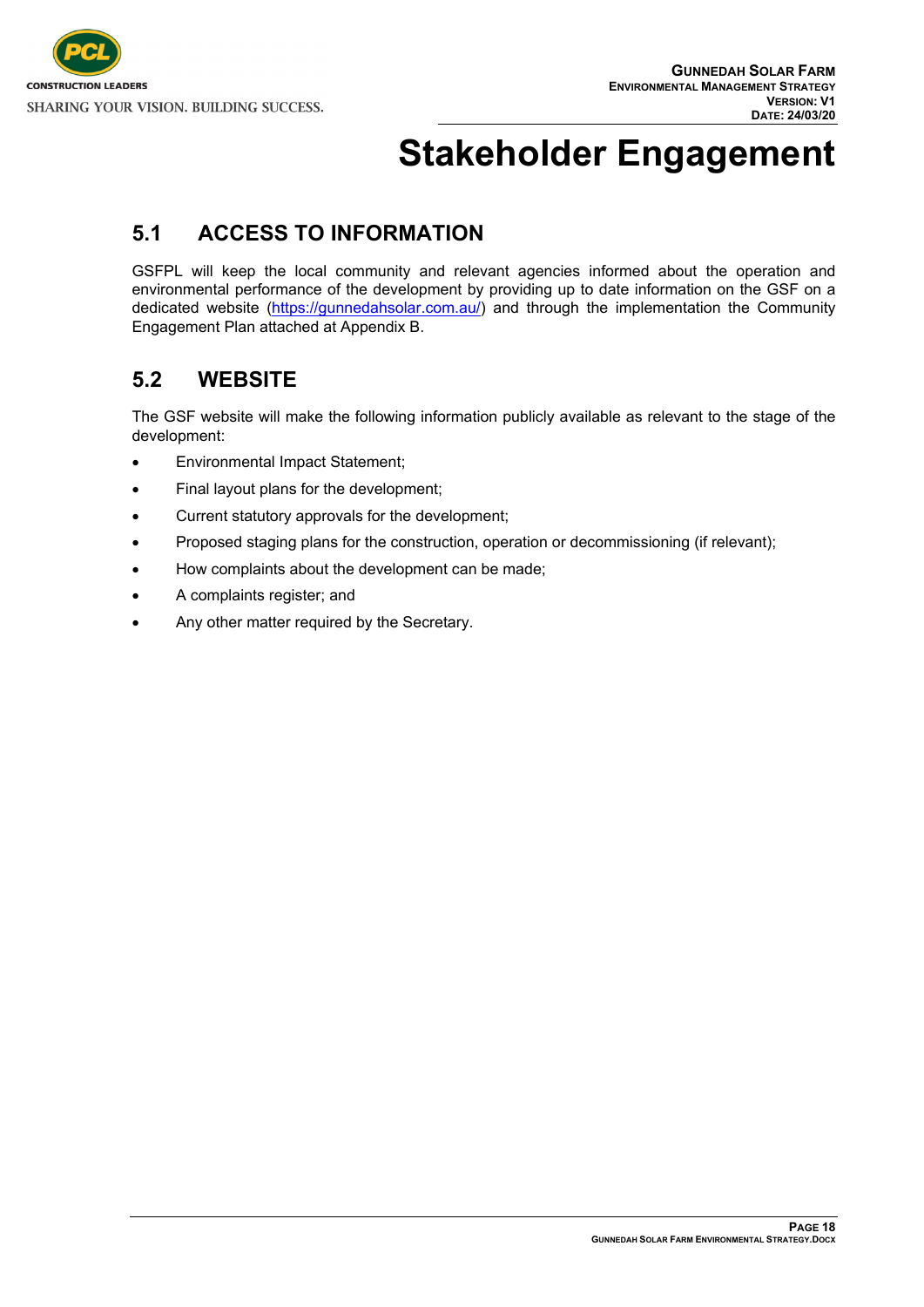# <span id="page-23-0"></span>**Complaints Management**

### <span id="page-23-1"></span>**6.1 SCOPE**

This section describes the procedures that would be implemented to receive, handle, respond to and record complaints during construction and operation of the GSF.

### <span id="page-23-2"></span>**6.2 MEANS OF MAKING A COMPLAINT**

Prior to the commencement of the roads upgrades GSFPL will ensure that the following contact details are available for the community to make a complaint:

- a 24 hour telephone number;
- a postal address to which written complaints may be sent; and
- an email address to which electronic complaints may be transmitted.

These details will be:

<span id="page-23-3"></span>provided on the on the GSF website.

## **6.3 HOW ANY COMPLAINT WILL BE HANDLED**

#### <span id="page-23-4"></span>**6.3.1 CONSTRUCTION**

Any complaint received will be immediately logged in a *Complaints Register* and passed on to PCL's Site Environmental Officer (SEO).

As soon as is practicable the SEO will investigate the cause of the complaint and identify actions required to avoid a recurrence. Regardless of circumstance, this initial response will be completed within 24 hours of receiving the complaint.

If so requested when the complaint was received, the SEO will also make contact with the complainant to discuss the issue, the cause and advise them of the actions taken to avoid a recurrence.

<span id="page-23-5"></span>This investigation and contact will be fully documented on a *Complaint Record*.

#### **6.3.2 OPERATION**

Any complaint received will be immediately logged in a *Complaints Register*.

As soon as is practicable the GSF Operations Manager will investigate the cause of the complaint and identify actions required to avoid a recurrence. Regardless of circumstance, this initial response will be completed within 24 hours of receiving the complaint.

If so requested when the complaint was received, the Operations Manager will also make contact with the complainant to discuss the cause and advise them of the actions taken to avoid a recurrence.

This investigation and contact will be fully documented on a *Complaint Record*.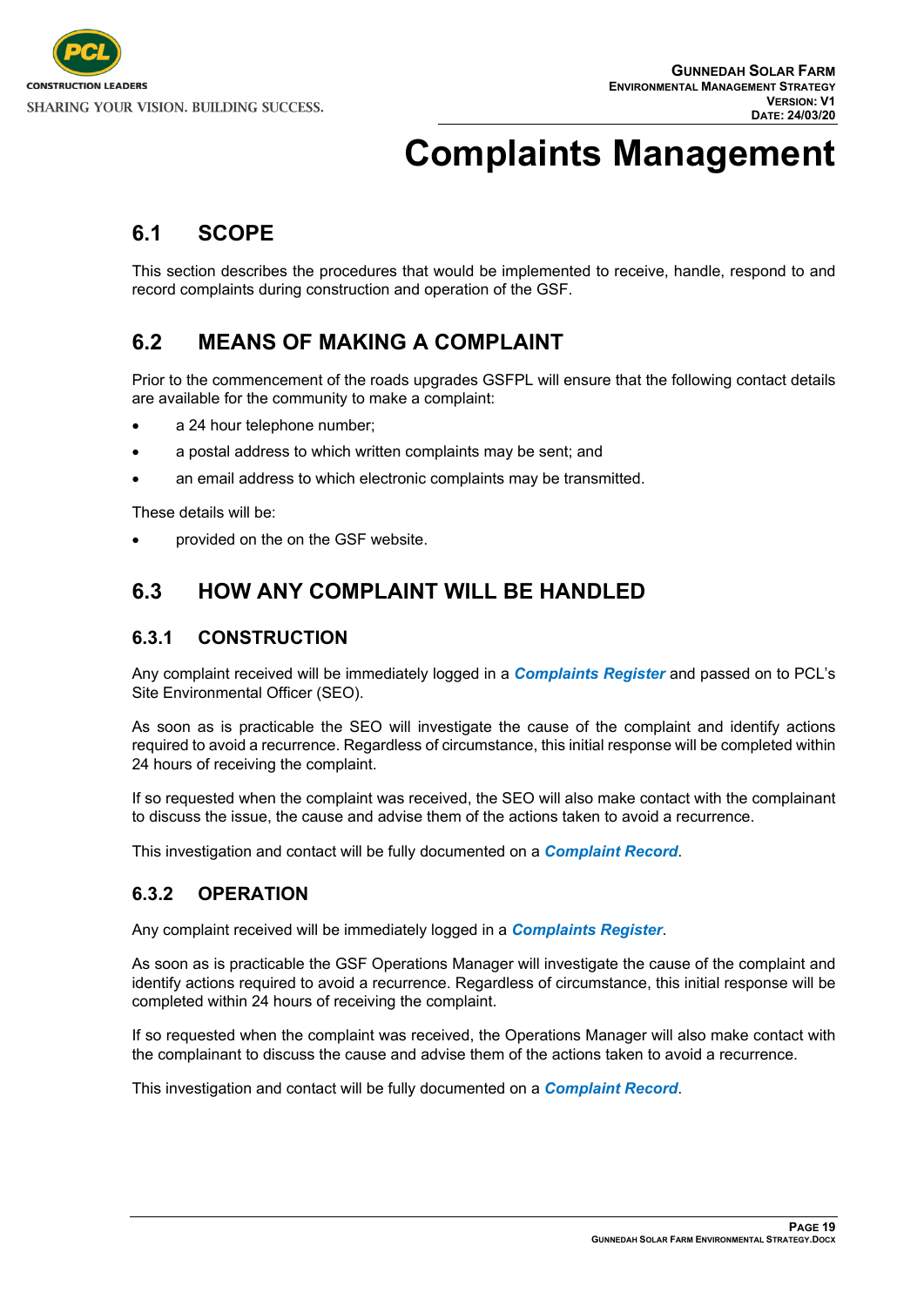

### <span id="page-24-0"></span>**6.4 RECORDING COMPLAINTS**

Any and every complaint will be documented through maintaining an up to date *Complaints Register* (cross referenced against a *Complaint Record*).

#### <span id="page-24-1"></span>**6.4.1 COMPLAINTS REGISTER**

The *Complaints Register* will record:

- a complaint reference number;
- the date and time the complaint was received;
- whether the complainant wanted to be contacted; and
- the nature of the complaint.

For the life of the development the *Complaints Register* will be updated on a weekly basis and listed on the GSF website.

As the *Complaints Register* will be a publicly available document, it is not proposed to include details of who the complainant is on this register.

#### <span id="page-24-2"></span>**6.4.2 COMPLAINTS RECORD**

The *Complaints Record* will record:

- the date and time of the complaint;
- the means by which the complaint was made (telephone, mail or email);
- any personal details of the complainant that were provided, or if no details were provided a note to that effect;
- the nature of the complaint;
- any actions taken in relation to the complaint, including timeframes for implementing the action;
- if no action was undertaken in relation to the complaint, the reasons why no action was taken; and
- if the complainant wanted to be contacted, whether the action taken was considered acceptable to the complainant.

A copy of every Complaints Record will be filed and held on-site and, on request, be provided to:

- the Department of Planning, Industry and Environment; or
- Environment Protection Authority;
- Gunnedah Shire Council; or
- the complainant.

As the *Complaints Record* will contain information on who made the complaint, it is not proposed to make this information publicly available on the GSF website.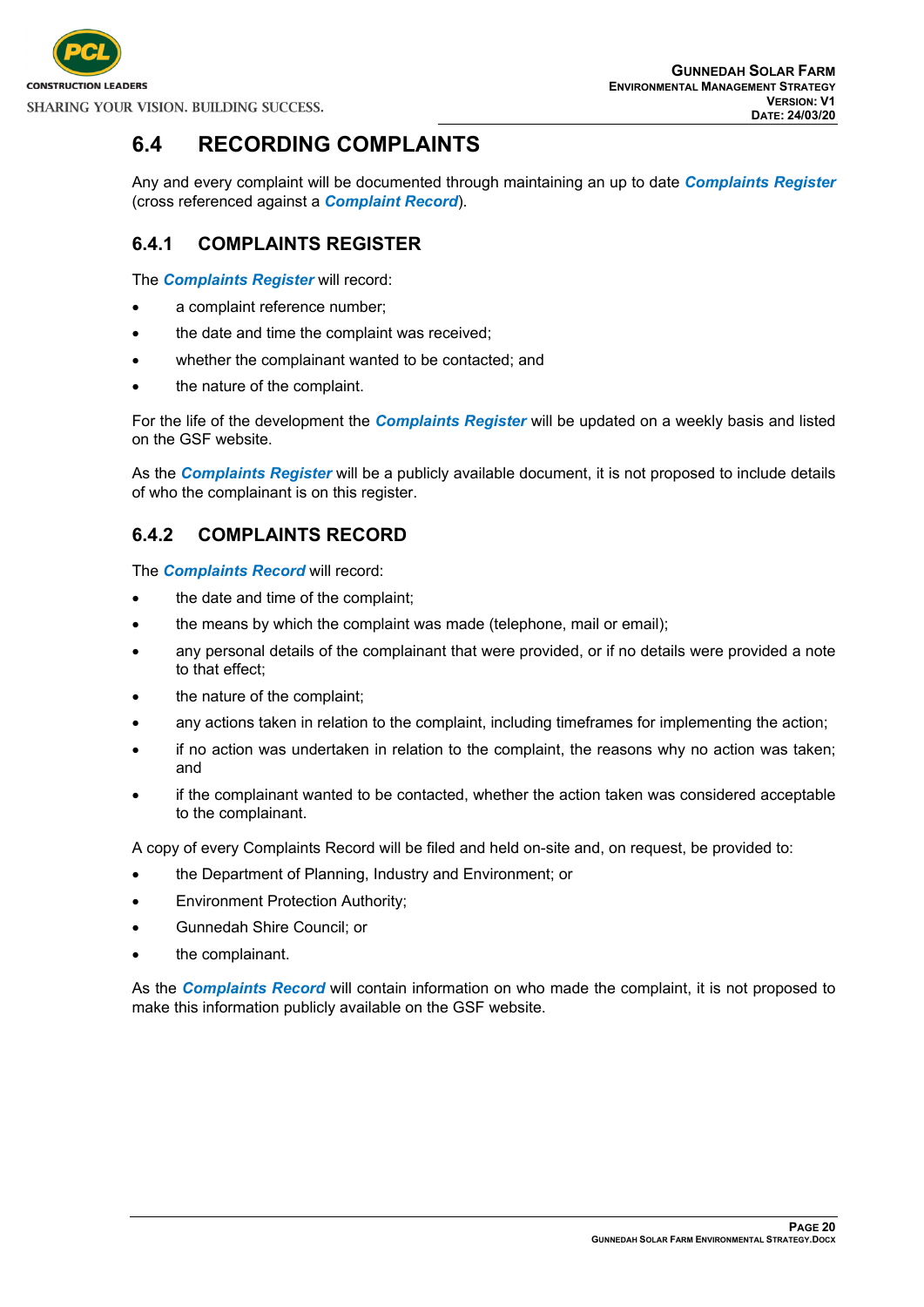

# <span id="page-25-0"></span>**Dispute Resolution**

### <span id="page-25-1"></span>**7.1 COMMITMENT**

In the event that the procedure for investigating and responding to a complaint, including the implementation of measures for avoiding a recurrence cannot be resolved to the satisfaction of a third party, and a dispute does arise, GSFPL propose the following.

- Advise both DPIE and GSC that there is a dispute.
- Provide both DPIE and GSC with copies of the relevant complaint history, including relevant documentation in the form of *Complaints Record(s)*.
- Engage a specialist with expertise relevant to the issue at hand to investigate the dispute and provide recommendations for resolution.
- Advise the third party in dispute, DPIE and GSC, in writing, as to when the dispute investigation will be completed.
- Provide the third party, DPIE and GSC a copy of the dispute investigation report, inclusive of GSFPL's intentions with regards to the implementation of the recommendations for resolution.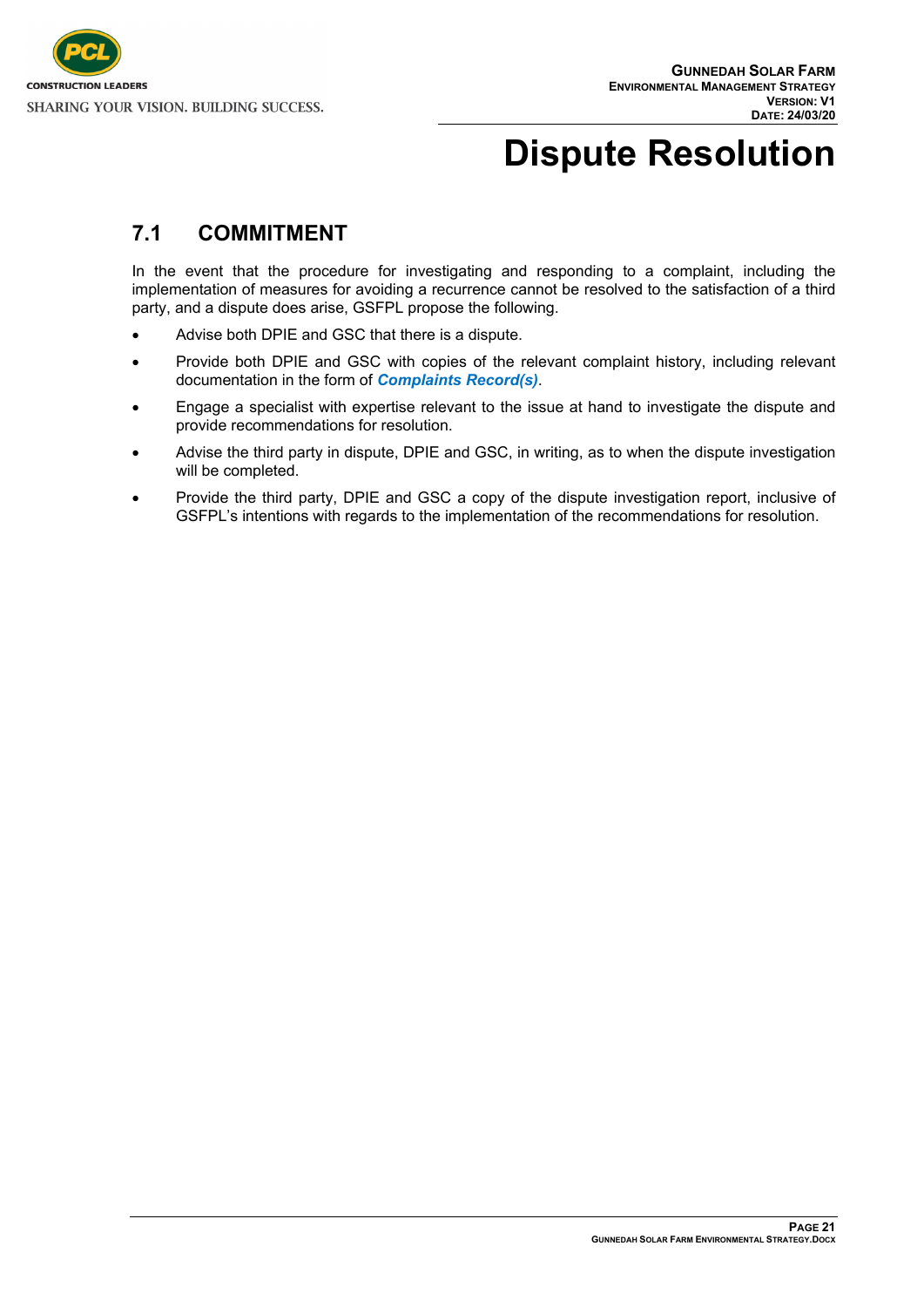

# <span id="page-26-0"></span>**Non-Compliance**

### <span id="page-26-1"></span>**8.1 COMMITMENT**

A failure to comply with a Condition of Approval (CoA), Statement of Commitment (SoC) or statutory approval will constitute a non-compliance.

In the event of a non-compliance GSFPL will undertake the following five steps, consistent with the guidance advice for *ISO 14001 – Environmental management systems*.

| <b>Step</b> | <b>Action</b>                                                                                                                                  |
|-------------|------------------------------------------------------------------------------------------------------------------------------------------------|
| React       | GSFPL will react to the non-compliance and, as applicable,                                                                                     |
|             | Take action to control and correct it.<br>1.                                                                                                   |
|             | Deal with the consequences, including mitigating adverse environmental impacts.<br>2.                                                          |
| Evaluate    | GSFPL will evaluate the need for action to eliminate the cause of the non-compliance in order that it<br>does not recur or occur elsewhere by: |
|             | Reviewing the non-compliances.<br>$\mathbf 1$                                                                                                  |
|             | 2.<br>Determining the cause of the non-compliances.                                                                                            |
|             | Determining if similar non-compliances exist, or could potentially occur.<br>3.                                                                |
| Act         | GSFPL will implement any action required.                                                                                                      |
| Review      | GSFPL will review the effectiveness of any corrective action taken.                                                                            |
| Change      | GSFPL will make changes to the environmental management plans, if necessary.                                                                   |

<span id="page-26-3"></span>**Table 8.1 – Non-compliance Response**

### <span id="page-26-2"></span>**8.2 REPORTING OF ENVIRONMENAL INCIDENTS CAUSING MATERIAL HARM**

Reporting of environmental incidents will meet the requirements of Condition 3, Schedule 4. It will also follow obligations to report on material harm to the environment as defined in the NSW POEO Act 1997, in line with the Act's definition of 'material harm to the environment'.

In the case of an incident that consists 'material harm to the environment', immediately, and as soon as corrective actions have commenced and the immediate issue is under control, the site management team, or employee/person engaged in the activity, will notify the Secretary and any other relevant agencies of the incident.

Within 7 days of the date of the incident, the Applicant will provide the Secretary and any relevant agencies with a detailed report on the incident.

Examples of an environmental incident that results in 'material harm to the environment' could be:

- An uncontained spill into a water course resulting in actual harm to the health or safety of human beings or to the ecosystem(s) that is not trivial; or
- A breech of CHMP protocol, resulting in damage to an objective of aboriginal heritage value.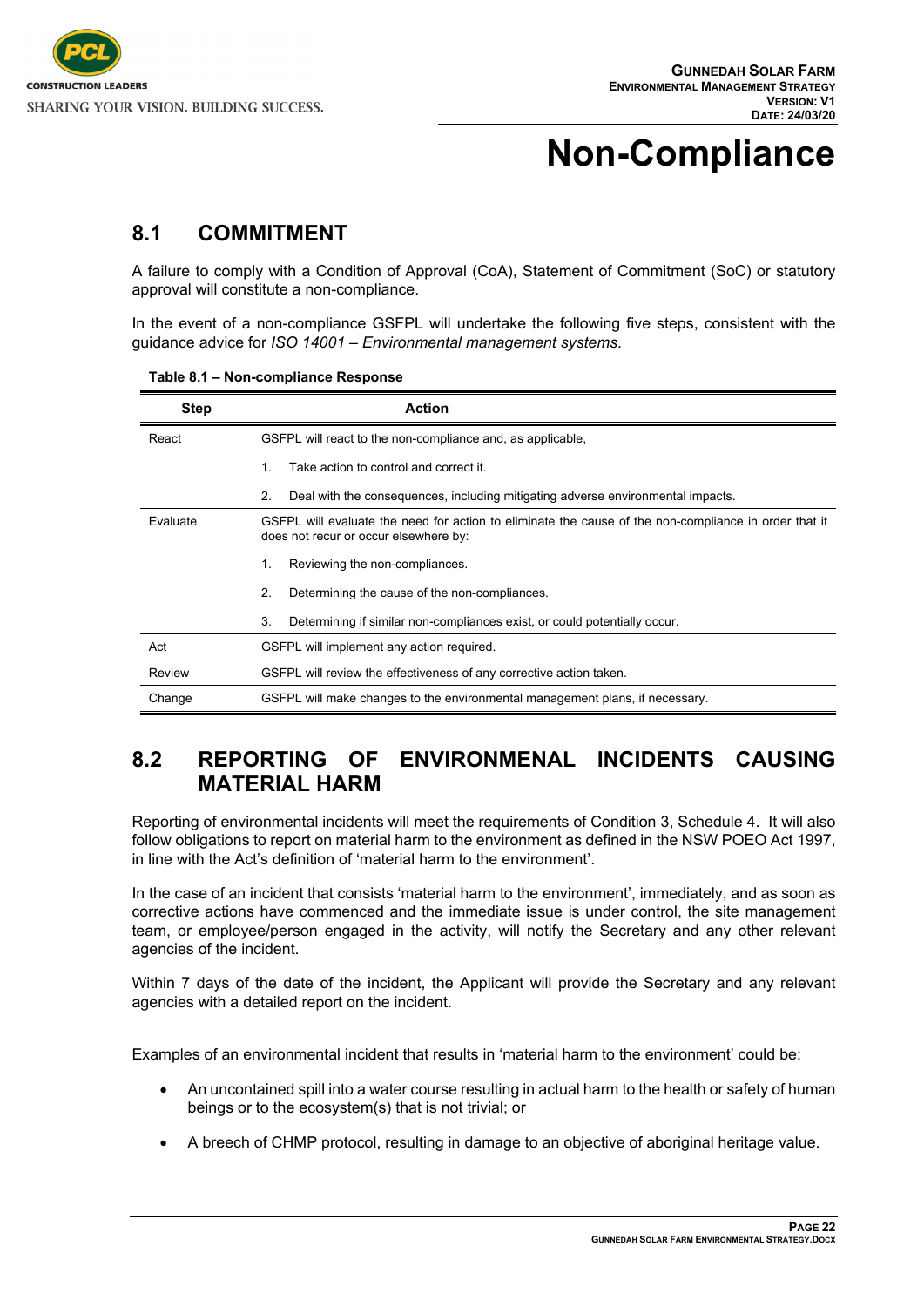

## <span id="page-27-0"></span>**8.3 CORRECTIVE ACTION**

Any non-compliance or environmental incident will trigger a Corrective Action appropriate to the significance of the effect of the non-compliance.

GSFPL will retain documented information as evidence of:

- The nature of the non-compliance and any subsequent actions taken; and
- The results of the Corrective Action.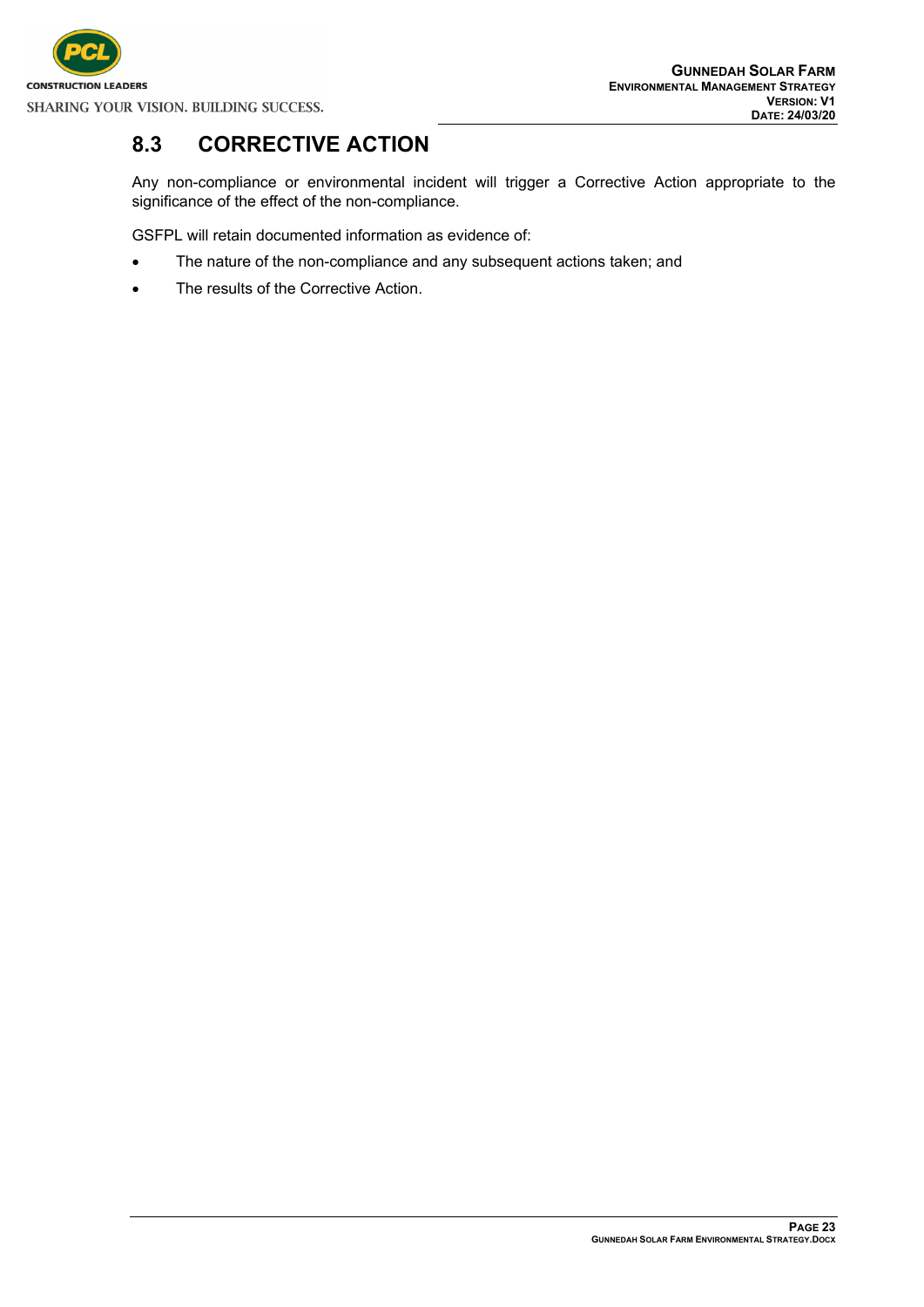

## <span id="page-28-0"></span>**Emergency Response**

#### <span id="page-28-1"></span>**9.1 REQUIREMENT**

This section of the environmental management strategy describes how and when procedures will be in place to respond to emergencies through the development of two management plans, to be prepared in consultation with relevant stakeholders.

#### <span id="page-28-2"></span>**9.2 FIRE MANAGEMENT PLAN & EMERGENCY RESPONSE PLAN**

#### **Construction**

GSFPL has proposed the development of a Develop an Emergency Response Plan (ERP) in consultation with the NSW RFS District Fire Control Centre prior to construction. The ERP should include:

- *Foreseeable on-site and off-site fire events*
- *Clearly states work health safety risks and procedures to be followed by fire-*

*fighters, including:*

*Personal protective clothing*

*Minimum level of respiratory protection (e.g. rubber fire fighter's boots*

*and gloves, a self-contained breathing apparatus)*

*Minimum evacuation zone distances*

*A safe method of shutting down and isolating the PV system*

*Training for fighting fires within solar farms*

*Any other risk control measures required to be followed by fire-fighters*

*• Evacuation triggers and protocols.*

Two copies of this Emergency Response Plan will be stored in a prominent Emergency Information Cabinet located in a position directly adjacent to the site's main entry points.

GSFPL has also made a SoC that once constructed and prior to operation, the operator of GSF will make contact with the relevant local emergency management committee (LEMC).

#### **Operation**

A CoA requires the preparation a Fire Management Plan & Emergency Response Plan prior to the commencement of operations, and for this plan to be prepared in consultation with the Rural Fire Service and Fire and Rescue NSW.

CoA Schedule 3 (29) requires:

*Prior to the commencement of operations, the Applicant must prepare a Fire Management and Emergency Response Plan for the development in consultation with the RFS and Fire & Rescue NSW. This plan must identify the fire risks and controls of the development, and the procedures that would be implemented if there is a fire on site or in the vicinity of the site. Two copies of the plan must be kept on site in a prominent position adjacent to the site entry point at all times.*

This Plan will be prepared and forwarded to DPIE for approval prior to the commencement of operations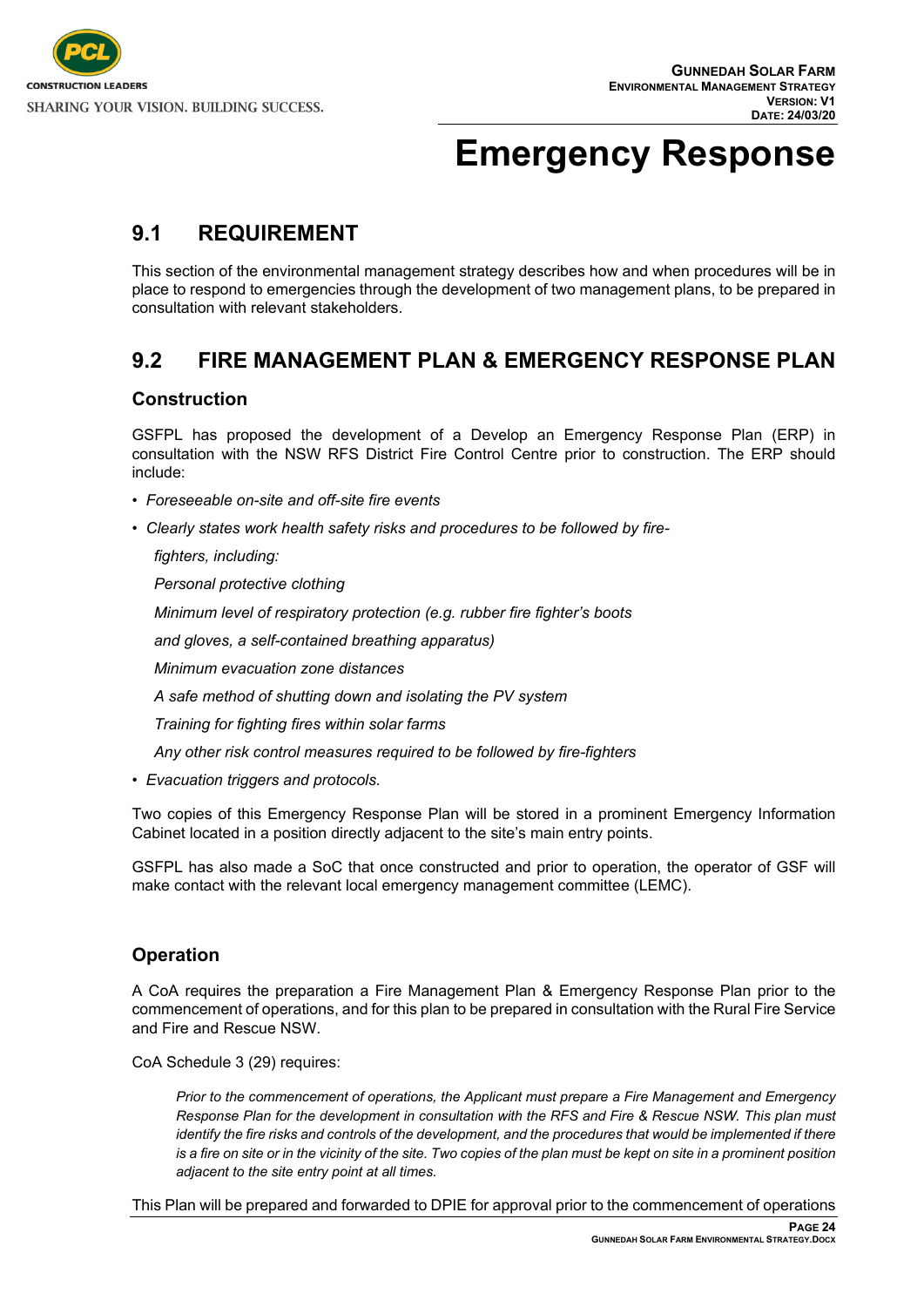

## <span id="page-29-0"></span>**Environmental Plans**

Provided below is a summary of all environmental plans that require submission to and/or approval from a third party stakeholder.

| Plan                                                 | Parties to be consulted                                                                    | <b>Submitted to/Approved by</b>                                                             | <b>Status</b>                               |
|------------------------------------------------------|--------------------------------------------------------------------------------------------|---------------------------------------------------------------------------------------------|---------------------------------------------|
| <b>PRIOR TO CONSTRUCTION</b>                         |                                                                                            |                                                                                             |                                             |
| <b>Traffic Management Plan</b>                       | Roads and Maritime Service<br>Gunnedah Shire Council.                                      | the satisfaction of the<br>To<br>Department of Planning, Industry<br>and Environment.       | To be approved                              |
| <b>Final Layout Plans</b>                            |                                                                                            | Submitted to the Department of<br>Planning,<br>Industry<br>and<br>Environment.              | To be Submitted                             |
| Landscaping Plan                                     | Roads and Maritime Service<br>Office of Environment and Heritage<br>Gunnedah Shire Council | the satisfaction<br>of<br>the<br>To<br>Department of Planning, Industry<br>and Fnvironment  | To be Approved                              |
| Water Management Plan                                | DPIE, Department of Primary Industries -<br>Water.                                         | satisfaction<br>of the<br>the<br>To<br>Department of Planning, Industry<br>and Environment. | To be Approved                              |
| Chance Finds Protocol                                | Registered Aboriginal Parties DPIE                                                         | the satisfaction<br>of<br>To<br>the<br>Department of Planning, Industry<br>and Environment. | Approved                                    |
| <b>Construction Environmental Management</b><br>Plan | DPIE, Department of Primary Industries -<br>Water.                                         | Submitted to the Department of<br>Planning,<br>Industry<br>and<br>Environment.              | To be submitted for reference               |
| <b>PRIOR TO OPERATION</b>                            |                                                                                            |                                                                                             |                                             |
| Work as Executed Plans                               |                                                                                            | Submitted to the Department of<br>Planning,<br>Industry<br>and<br>Environment.              | To be submitted upon completion<br>of works |
| <b>Emergency Response Plan</b>                       | <b>Rural Fire Service</b><br>Fire & Rescue NSW.                                            | $\blacksquare$                                                                              | To be approved                              |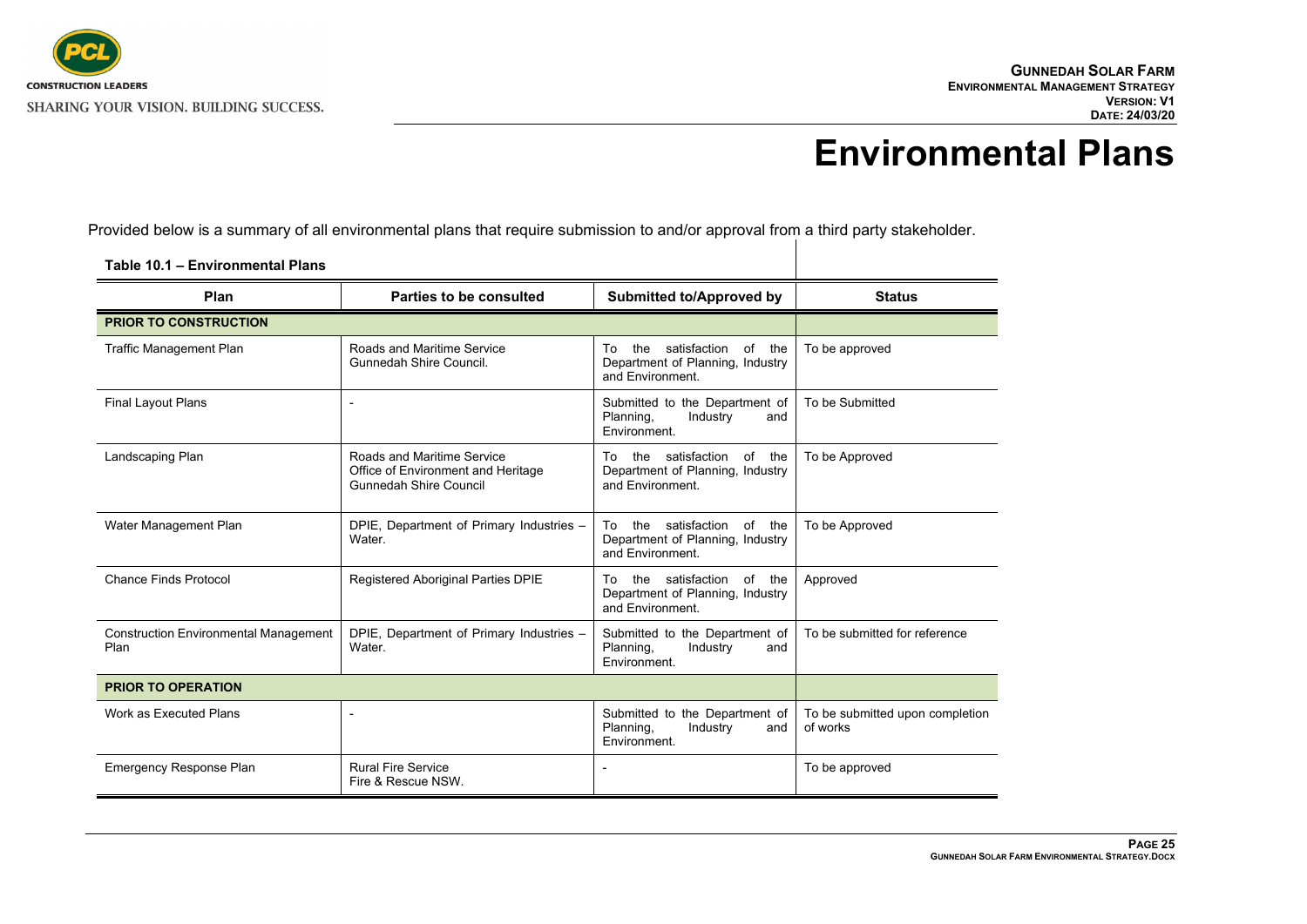

<span id="page-30-0"></span>

| Table 10.1 - Environmental Plans                              |                                                 |                                                                                |                                                                   |
|---------------------------------------------------------------|-------------------------------------------------|--------------------------------------------------------------------------------|-------------------------------------------------------------------|
| Plan                                                          | Parties to be consulted                         | <b>Submitted to/Approved by</b>                                                | <b>Status</b>                                                     |
| Operations Environmental Management<br>Plan                   | $\overline{a}$                                  | Submitted to the Department of<br>Industry<br>Planning,<br>and<br>Environment. | To<br>submitted<br>be<br>prior<br>to<br>commencement of operation |
| <b>DURING OPERATION</b>                                       |                                                 |                                                                                |                                                                   |
| Decommissioning Management Plan                               | <b>Rural Fire Service</b><br>Fire & Rescue NSW. | Submitted to the Department of<br>Industry<br>Planning,<br>and<br>Environment. | To be submitted for approval<br>within 3 years of operation       |
| FUTURE UPGRADING OF SOLAR PANELS AND ANCILLARY INFRASTRUCTURE |                                                 |                                                                                |                                                                   |
| <b>Revised Layout Plans</b>                                   | -As appropriate                                 | Submitted to the Department of<br>Industry<br>Planning,<br>and<br>Environment. | To be submitted if developed.                                     |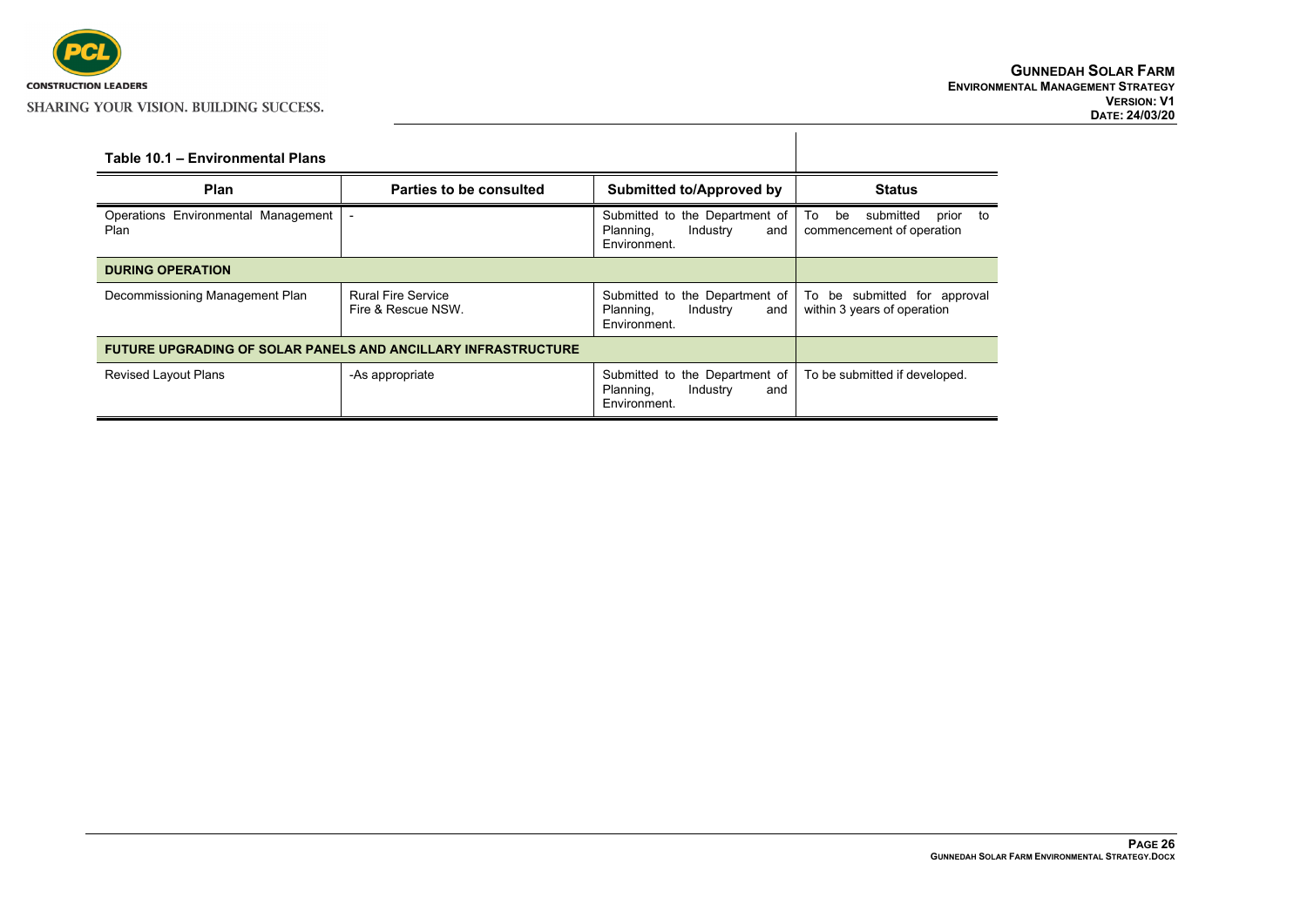

# <span id="page-31-0"></span>**Monitoring Plan**

### **11.1 PERFORMANCE MONITORING**

The intent with respect to monitoring compliance against the Development Consent will include both a high level management review of the effectiveness of this Environmental Management Strategy, complemented with very specific monitoring of on-ground procedures and work practices that will be detailed in the various environmental plans required as a precursor to construction, operations, upgrading and decommissioning of the GSF.

#### <span id="page-31-1"></span>**11.2 MANAGEMENT REVIEW**

<span id="page-31-2"></span>PCL will conduct two types of management reviews. An overview of these is provided below.

#### **11.2.1 ROUTINE REVIEW**

On at least one occasion during construction, operations, upgrading and decommissioning PCL will conduct a routine management review. The focus of the review will be on the effectiveness of this Environmental Management Strategy in achieving compliance with the Development Consent.

#### <span id="page-31-3"></span>**11.2.2 TRIGGERED REVIEW**

Separate to the routine review, PCL will conduct a management review in the event of the following three circumstances:

- 1. There is an **environmental incident** with circumstances that have caused or threatened to cause material harm to the environment; or breached or exceeded the limits or performance measures/criteria in the Development Consent.
- 2. In the event that the procedure for investigating and responding to a complaint, including the implementation of measures for avoiding a recurrence cannot be resolved to the satisfaction of a third party, and a **dispute has arisen**.
- <span id="page-31-4"></span>3. Any **modifications to the existing Development Consent**

### **11.3 PLAN COMPLIANCE**

The suite of plans to be prepared at various stages of the development (refer **Section 2.2**) will each contain procedures, responsibilities and performance measures for managing environmental impacts, whether it be during construction, operations, upgrading or decommissioning.

The three overarching plans, being the Construction Environmental Management Plan, Operations Environmental Management Plan and Decommissioning Management Plan will each provide a collated summary of the requisite monitoring required in that plan.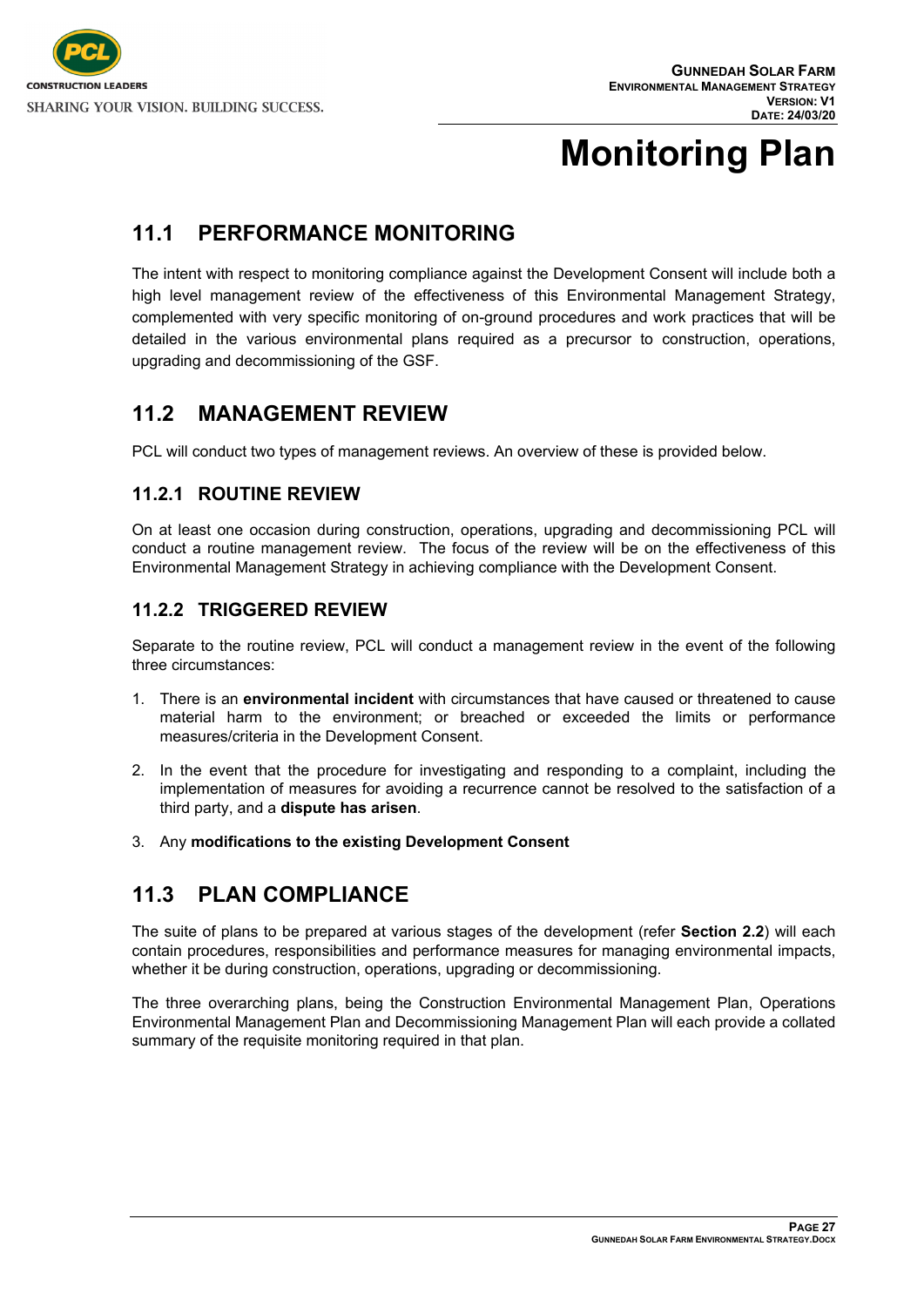

# <span id="page-32-0"></span>**References**

**International Organization for Standardization (2015)** *ISO 14001:2015(E) Environmental management systems – Requirements with guidance for use*

**Department of Infrastructure Planning and Natural Resources (2004)** *Guideline for the Preparation of Environmental Management Plans*

*Gunnedah Solar Farm Environmental Impact Statement* (KMH Environmental, April 2018),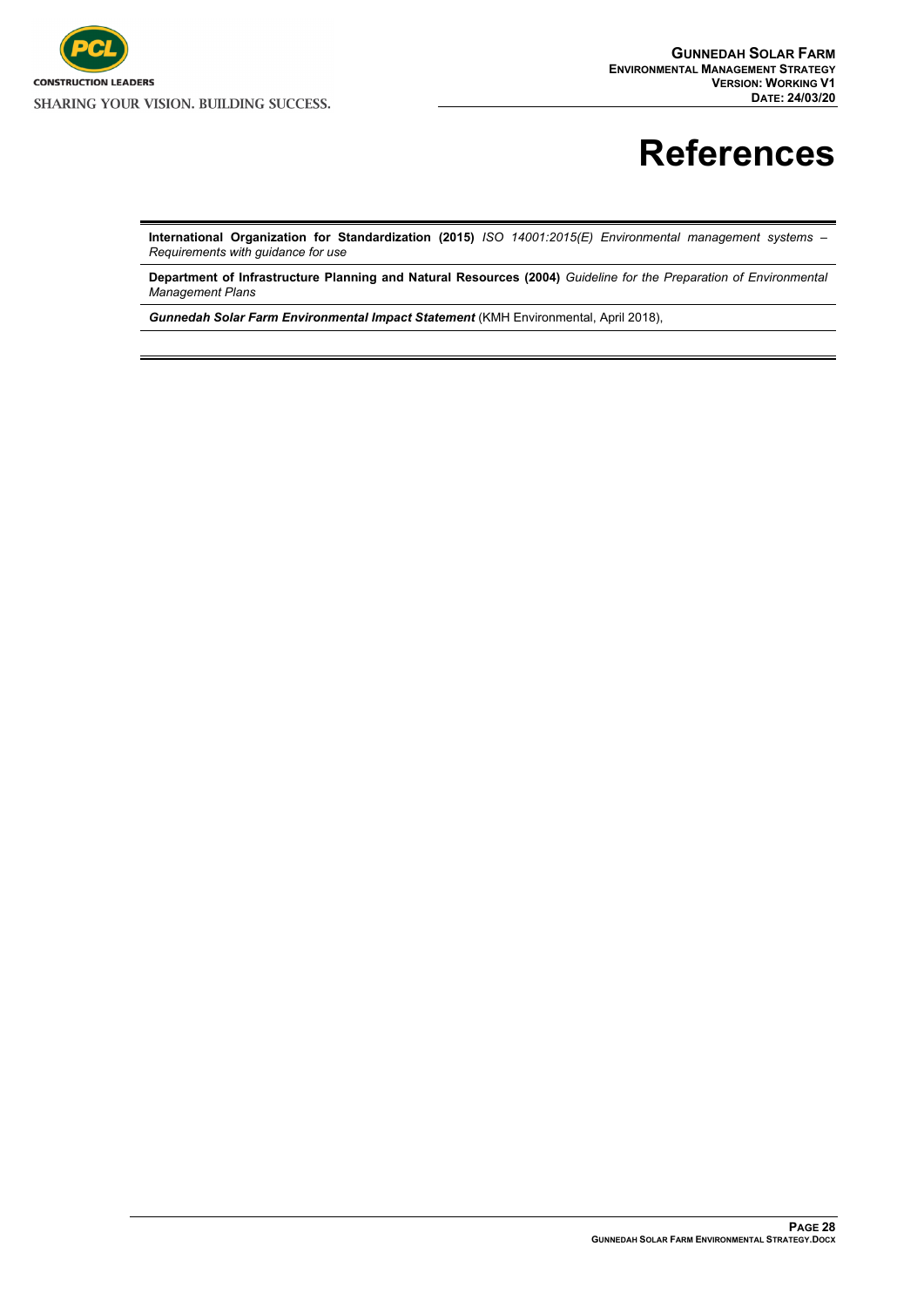

## **Appendix A:**

## **Gunnedah Solar Farm Development Consent SSD 8658**